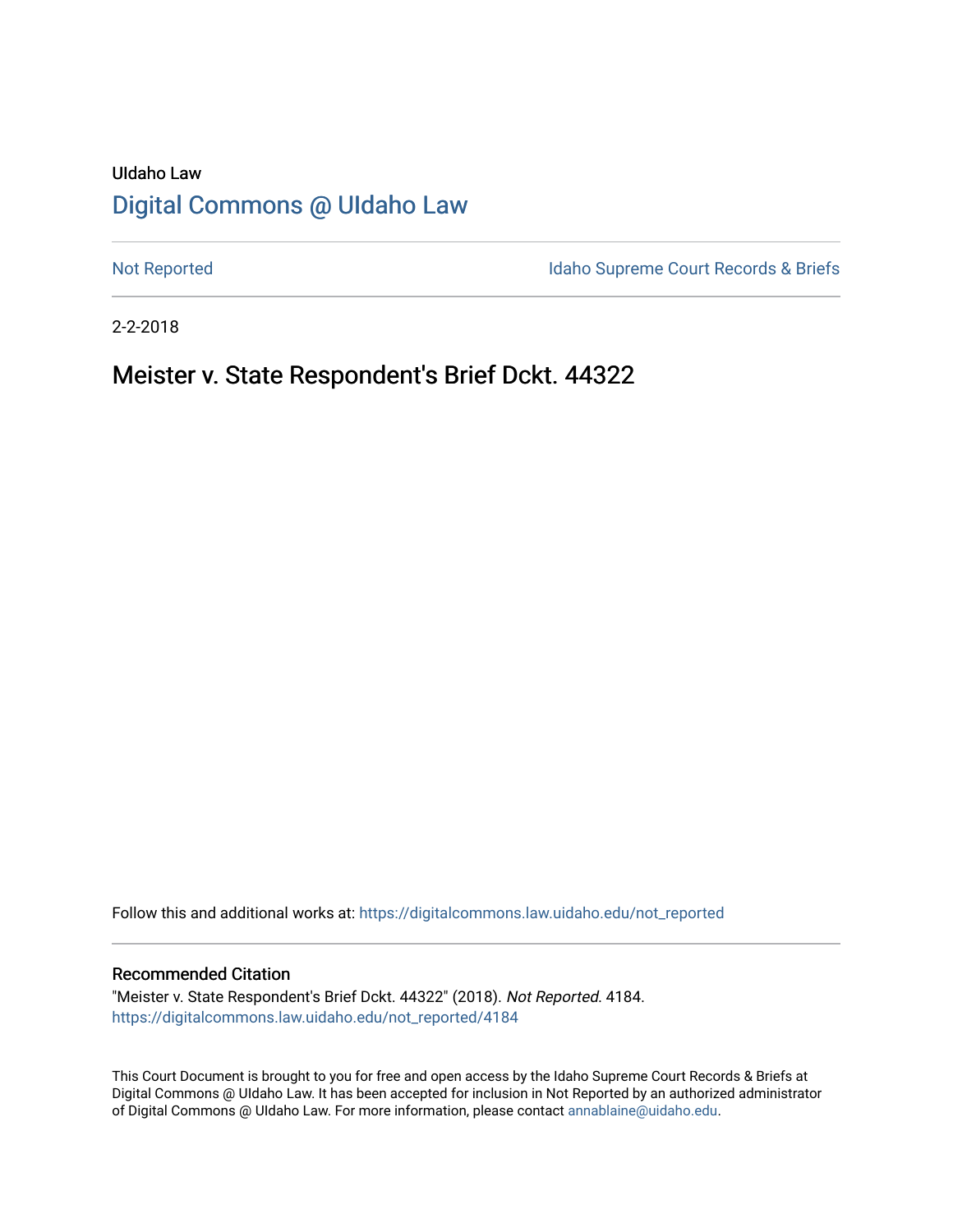#### **IN THE SUPREME COURT OF THE STATE OF IDAHO**

**)**

**)** 

**) ) ) ) )**

**DAVID JOSEPH MEISTER,**

**Petitioner-Appellant,**

**v.**

**STATE OF IDAHO,**

**Defendant-Respondent.**

**) No. 44322** 

**) Latah County Case No. ) CV-2015-0337** 

**BRIEF OF RESPONDENT** \_\_\_\_\_\_\_\_\_\_\_\_\_\_\_\_\_\_\_\_\_\_\_\_

\_\_\_\_\_\_\_\_\_\_\_\_\_\_\_\_\_\_\_\_\_\_\_\_

**APPEAL FROM THE DISTRICT COURT OF THE SECOND JUDICIAL DISTRICT OF THE STATE OF IDAHO, IN AND FOR THE COUNTY OF LATAH** 

\_\_\_\_\_\_\_\_\_\_\_\_\_\_\_\_\_\_\_\_\_\_\_\_

**HONORABLE CARL B. KERRICK District Judge**

\_\_\_\_\_\_\_\_\_\_\_\_\_\_\_\_\_\_\_\_\_\_\_\_

**LAWRENCE G. WASDEN Attorney General State of Idaho**

**PAUL R. PANTHER Deputy Attorney General Chief, Criminal Law Division**

**KENNETH K. JORGENSEN Deputy Attorney General Criminal Law Division P. O. Box 83720 Boise, Idaho 83720-0010 (208) 334-4534** 

**ATTORNEYS FOR DEFENDANT-RESPONDENT**

**CATHERINE M. MABBUTT MABBUTT LAW OFFICE, PLLC P. O. BOX 9303 MOSCOW, ID 83843 (208) 883-4744**

**ATTORNEY FOR PETITIONER-APPELLANT**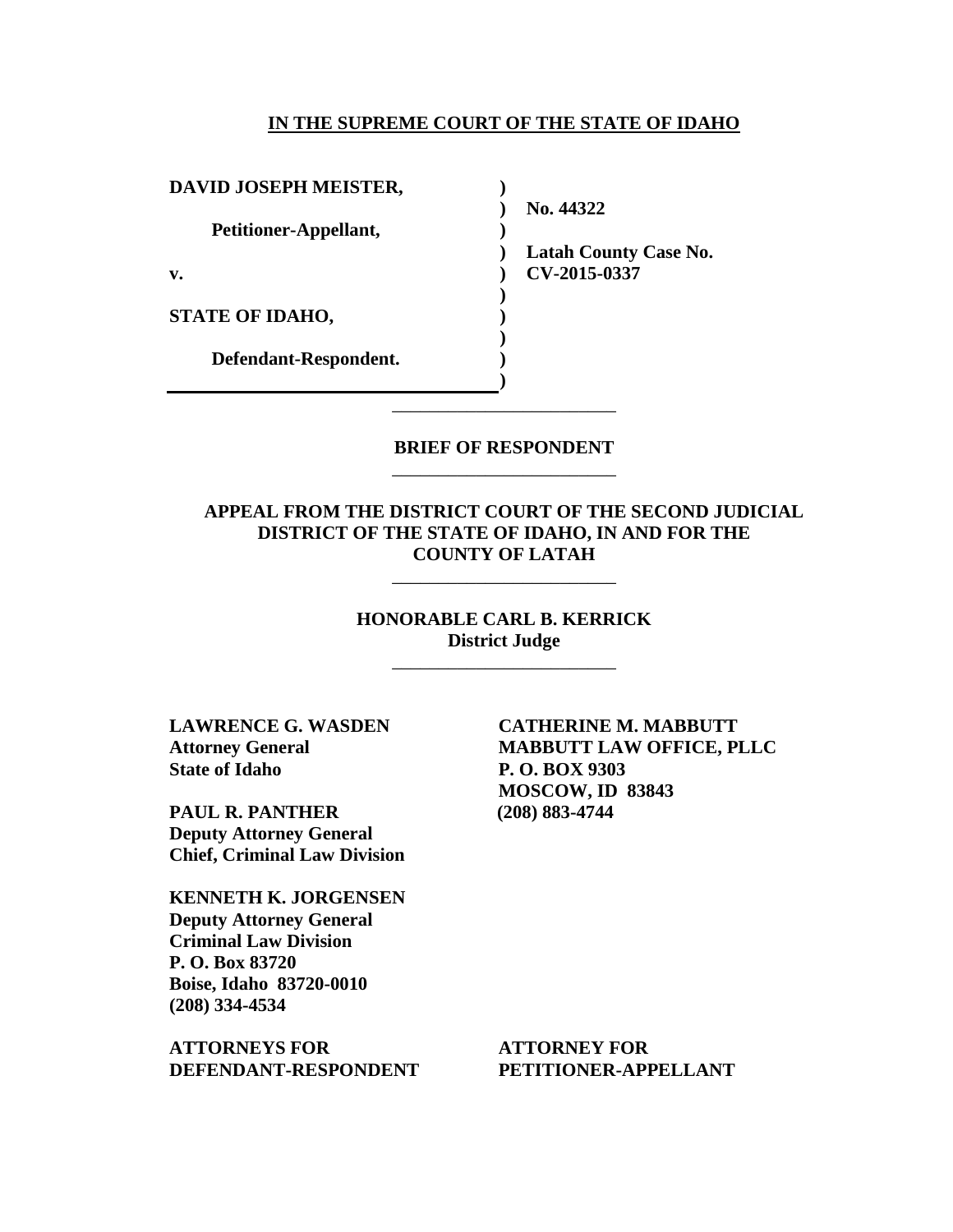# **TABLE OF CONTENTS**

| I.  |           | The District Court Properly Dismissed Meister's Claims                                         |                                                                                                                                                  |  |
|-----|-----------|------------------------------------------------------------------------------------------------|--------------------------------------------------------------------------------------------------------------------------------------------------|--|
|     | A.        |                                                                                                |                                                                                                                                                  |  |
|     | <b>B.</b> |                                                                                                |                                                                                                                                                  |  |
|     | C.        | Meister Has Shown No Error In The Summary<br>Dismissal Of His Claims Of Ineffective Assistance |                                                                                                                                                  |  |
|     |           | 1.                                                                                             | Meister's Claim Of Ineffective Assistance<br>Of Appellate Counsel For Not Challenging<br>The Trial Court's Ruling On Cross-Examination           |  |
|     |           | 2.                                                                                             | Meister's Claim Of Ineffective Assistance<br>Of Appellate Counsel For Not Asserting The<br>Jury Was Presented With "Inappropriate"               |  |
|     |           | 3.                                                                                             | Meister's Claim Of Ineffective Assistance Of<br><b>Appellate Counsel For Not Asserting Federal</b><br>Claims On Appeal Was Properly Dismissed 14 |  |
| II. |           |                                                                                                | Meister Has Failed To Show That The District Court Erred<br>By Summarily Dismissing His Claims Of Ineffective                                    |  |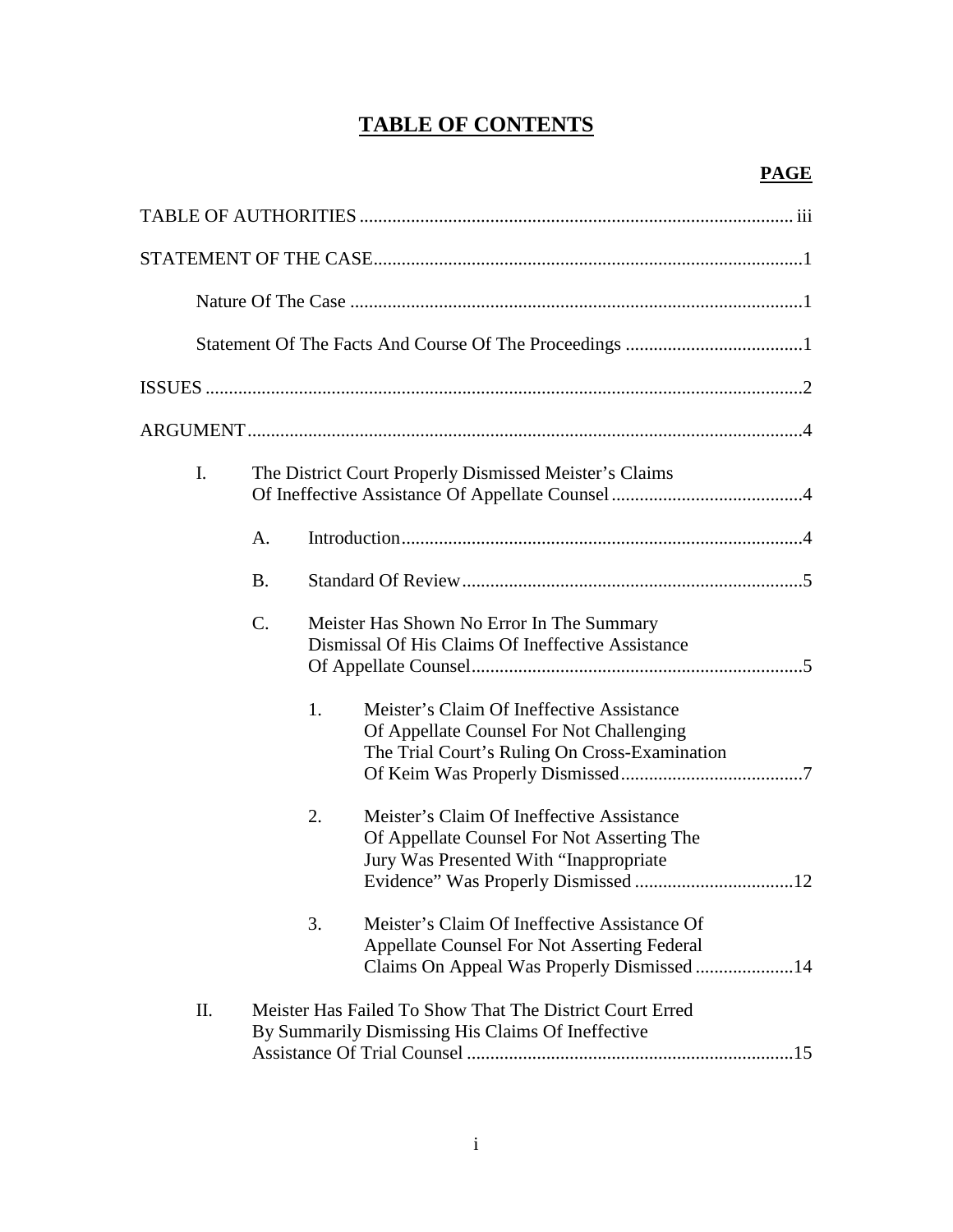|     | A.              |                                                                                                               |  |
|-----|-----------------|---------------------------------------------------------------------------------------------------------------|--|
|     | <b>B.</b>       |                                                                                                               |  |
|     | C.              | Meister Has Shown No Error In The Summary<br>Dismissal Of His Claims Of Ineffective Assistance                |  |
| Ш.  |                 | Meister Has Shown No Error In The Dismissal Of His<br>Claim Related To The Rulings On The Admissibility Of    |  |
| IV. |                 | Meister Has Shown No Error In The Dismissal Of His<br>Claim Related To Whether The Jury Room Was Sufficiently |  |
|     | $A_{\cdot}$     |                                                                                                               |  |
|     | <b>B.</b>       |                                                                                                               |  |
|     | $C_{\cdot}$     | Meister Did Not Present Evidence To Establish A<br>Prima Facie Claim That The Jury Heard Inadmissible         |  |
| V.  |                 |                                                                                                               |  |
| VI. |                 | Meister Has Shown No Error In The District Court's Denial                                                     |  |
|     | A.              |                                                                                                               |  |
|     | <b>B.</b>       |                                                                                                               |  |
|     | $\mathcal{C}$ . | Meister Has Not Demonstrated That The District                                                                |  |
|     |                 |                                                                                                               |  |
|     |                 |                                                                                                               |  |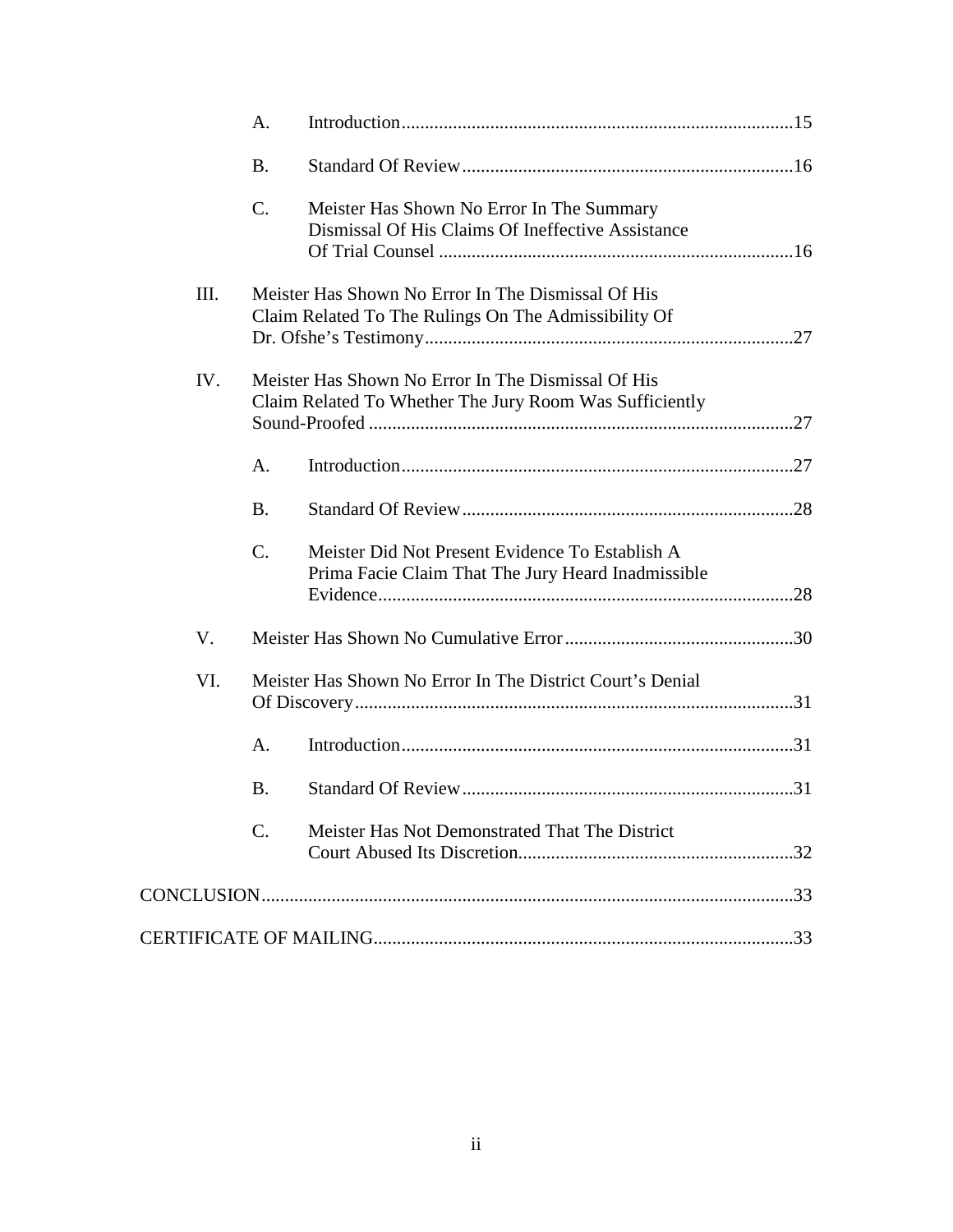# **TABLE OF AUTHORITIES**

| <b>CASES</b> | <b>PAGE</b> |
|--------------|-------------|
|              |             |
|              |             |
|              |             |
|              |             |
|              |             |
|              |             |
|              |             |
|              |             |
|              |             |
|              |             |
|              |             |
|              |             |
|              |             |
|              |             |
|              |             |
|              |             |
|              |             |
|              |             |
|              |             |
|              |             |
|              |             |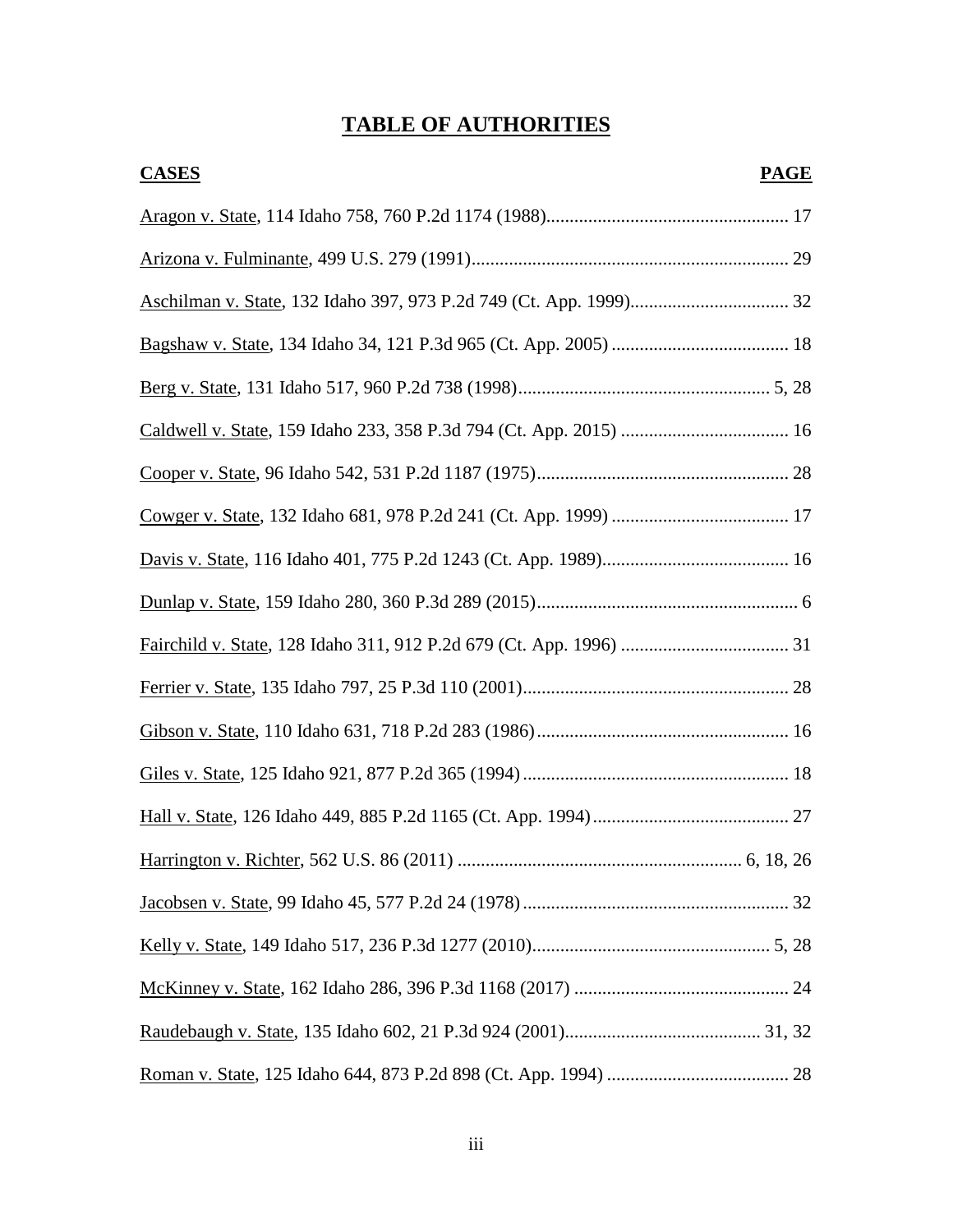| State v. Meister, 2014 WL 861717 (Idaho App. March 4, 2014)  1, 4, 14 |  |
|-----------------------------------------------------------------------|--|
|                                                                       |  |
|                                                                       |  |
|                                                                       |  |
|                                                                       |  |
|                                                                       |  |
|                                                                       |  |
|                                                                       |  |
|                                                                       |  |

## **STATUTES**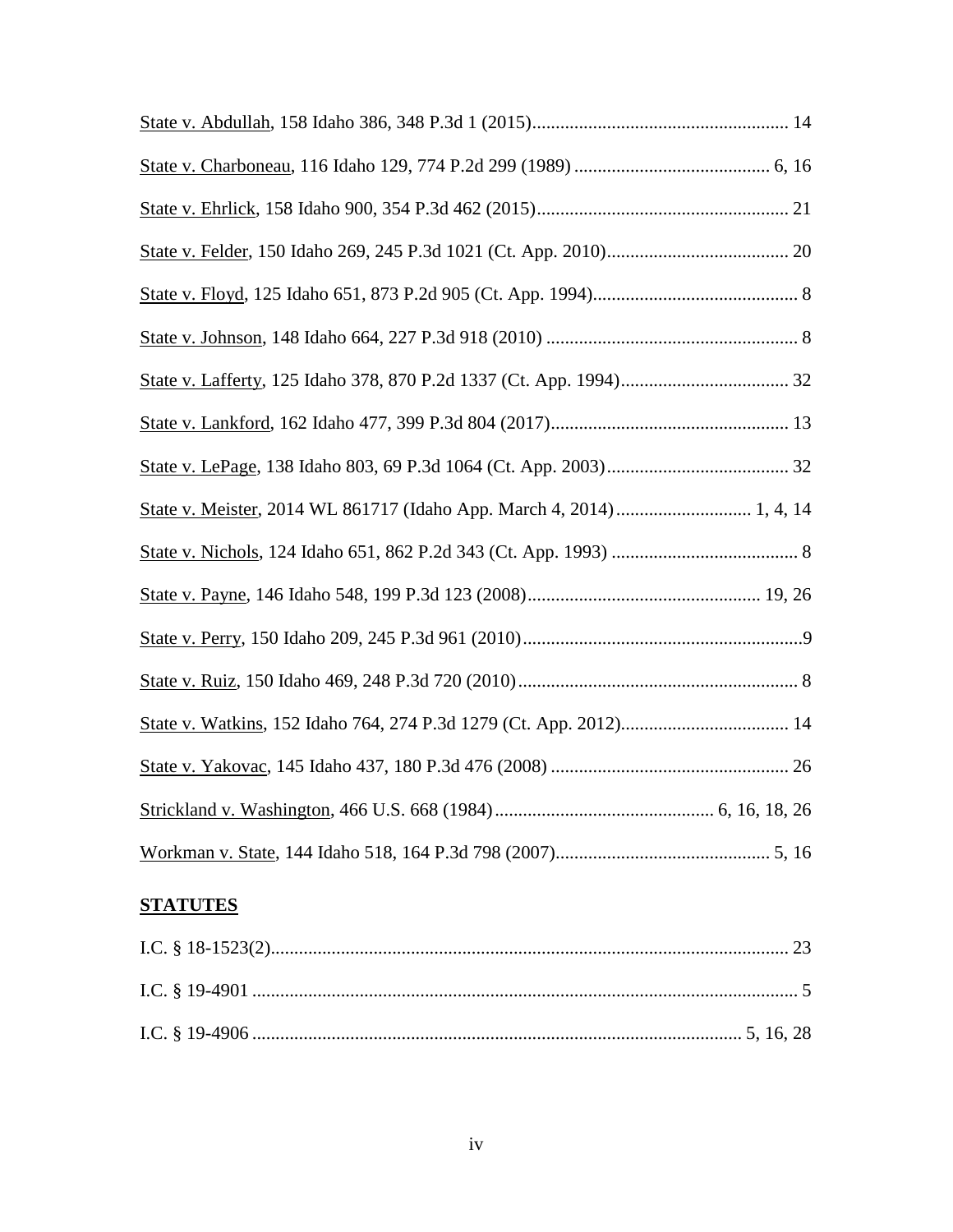# **RULES PAGE**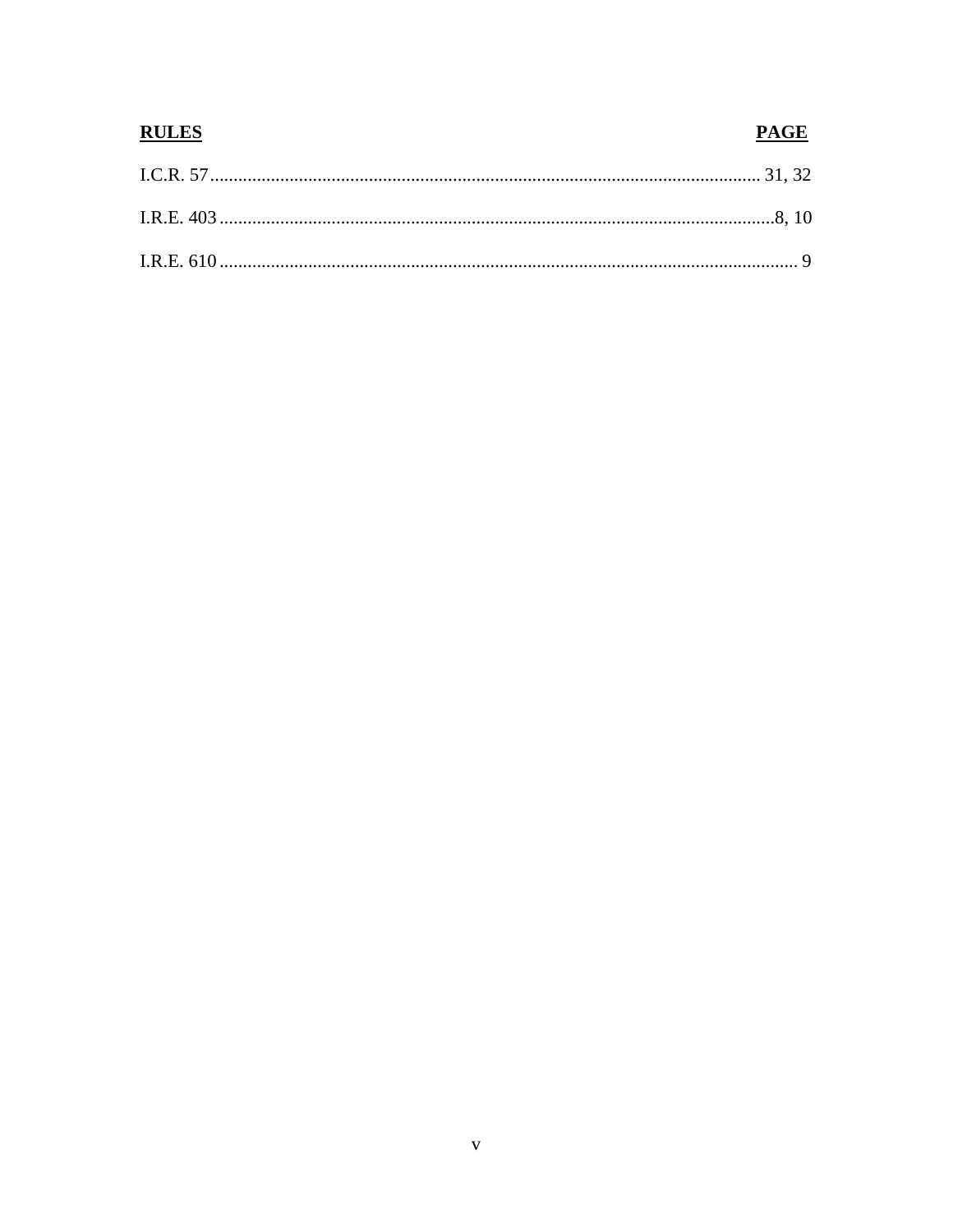#### STATEMENT OF THE CASE

#### Nature Of The Case

 $\overline{a}$ 

David Joseph Meister appeals from the denial of post-conviction relief.

#### Statement Of The Facts And Course Of The Proceedings

In a re-trial after his first convictions were overturned on appeal, a jury convicted Meister of first-degree murder and conspiracy to commit murder. State v. Meister, 2014 WL 861717 (Idaho App. March 4, 2014) (unpublished opinion). The Idaho Court of Appeals affirmed the conviction on direct appeal. Id. Meister initiated the current case by filing a petition for post-conviction relief. (R., vol. 1, pp. 14-31; vol. 16, pp. 3490-3506 (amended petition); pp. 35[1](#page-7-0)1-28 (second amended petition).) The state filed an answer.<sup>1</sup> (R., vol. 2, pp. 354-68; vol. 17, pp. 3540-52.)

The state also filed a motion for summary disposition. (R., vol. 17, pp. 3555-90.) The district court granted the motion, summarily dismissing the petition. (R., vol. 21, pp. 4457-72.) The district court entered judgment. (R, vol. 22, p. 4648.) Meister appealed. (R., vol. 22, pp. 4640-44, 4650-54.)

<span id="page-7-0"></span> $<sup>1</sup>$  The state attached many documents from the underlying criminal record to its answer.</sup> (R., vol. 2, p. 376 – vol. 16, p. 3457.)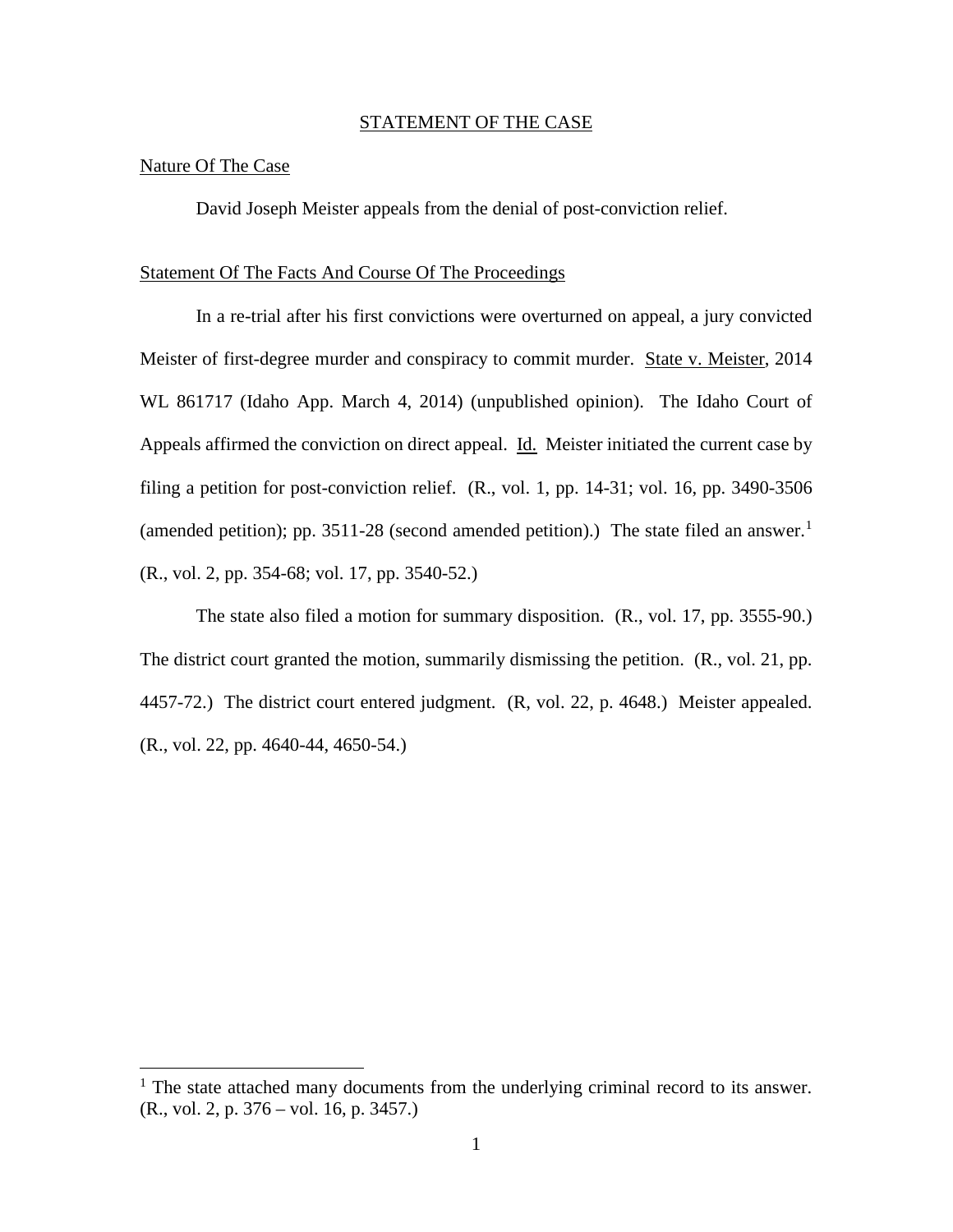#### ISSUES

Meister states the issues on appeal as:

- A. Did the district court err by summarily dismissing Mr. Meister's post-conviction claims of ineffective assistance of appellate counsel?
- B. Did the district court err by summarily dismissing Mr. Meister's post-conviction claims of ineffective assistance of trial counsel regarding:

 1. Trial counsels' failure to present evidence that Mr. Meister's confession was false?

2. Trial counsels' failure to present evidence of Mr. Meister's alibi?

3. Trial counsels' failure to present evidence of an alternative perpetrator?

4. Trial counsels' failure to object to prosecutorial misconduct?

- C. Did the district court err by summarily dismissing Mr. Meister's post-conviction claim of ineffective assistance of trial counsel Thomas Whitney for introducing prejudicial evidence?
- D. Did the district court err by summarily dismissing Mr. Meister's post-conviction claim that the district court had erred by limiting Dr. Ofshe's testimony?
- E. Did the district court err by summarily dismissing Mr. Meister's post-conviction claim that the jury room was not sufficiently insulated from sound generated in the courtroom?
- F. Did the district court err by summarily dismissing Mr. Meister's post-conviction claim of cumulative error at trial?
- G. Did the district court err by denying Mr. Meister's motion for discovery?

(Appellant's brief, p. 9.)

The state rephrases the issues as:

1. Did the district court properly dismiss Meister's claims of ineffective assistance of appellate counsel because Meister presented no evidence sufficient to show a material issue of fact?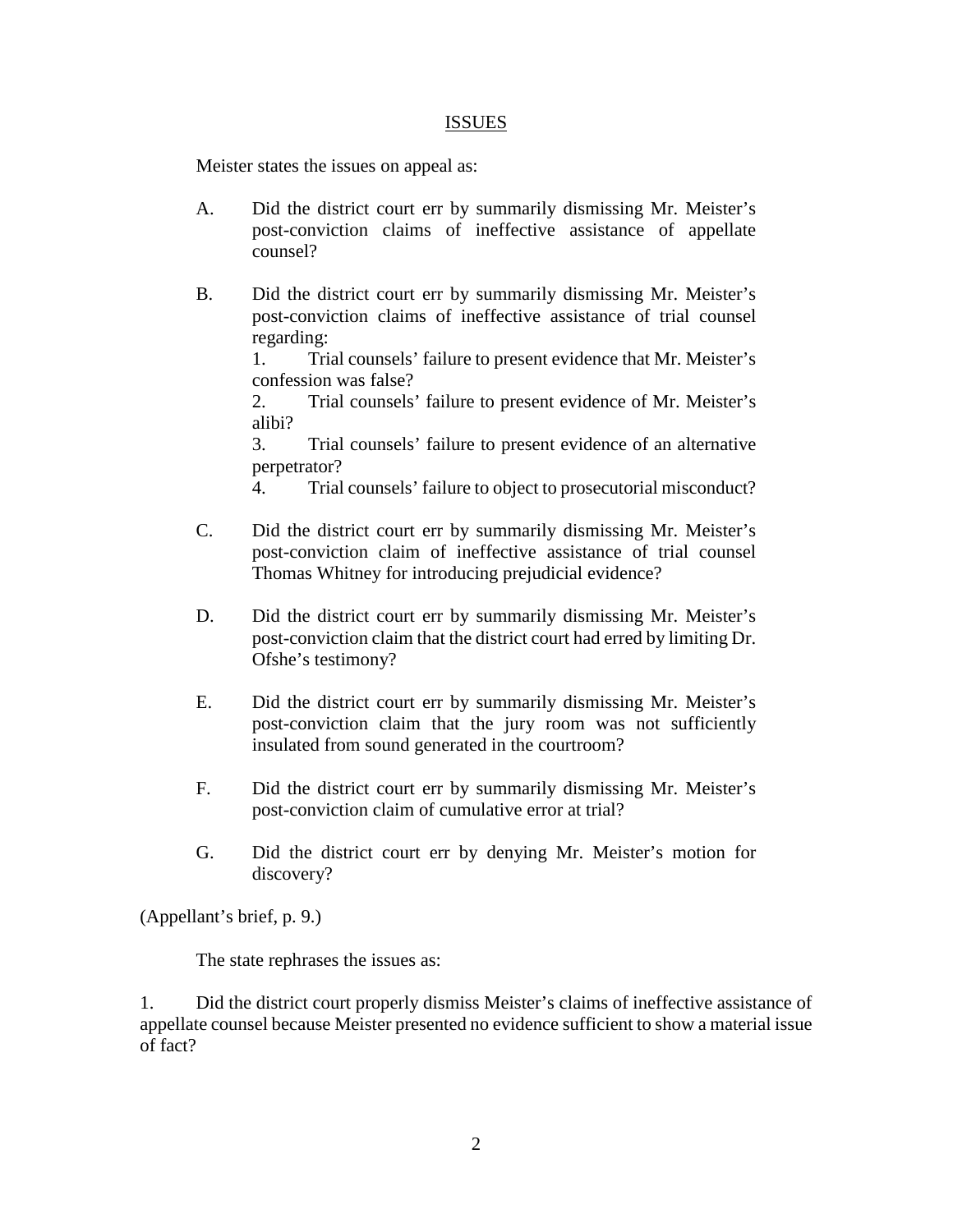2. Has Meister failed to show that the district court erred by summarily dismissing his claims of ineffective assistance of trial counsel?

3. Has Meister shown no error in the dismissal of his claim related to the rulings on the admissibility of Dr. Ofshe's testimony?

4. Has Meister shown no error in the dismissal of his claim related to whether the jury room was sufficiently sound-proofed?

5. Has Meister failed to show error in the denial of his claim of cumulative error?

6. Has Meister failed to show the district court abused its discretion when it denied his request for discovery?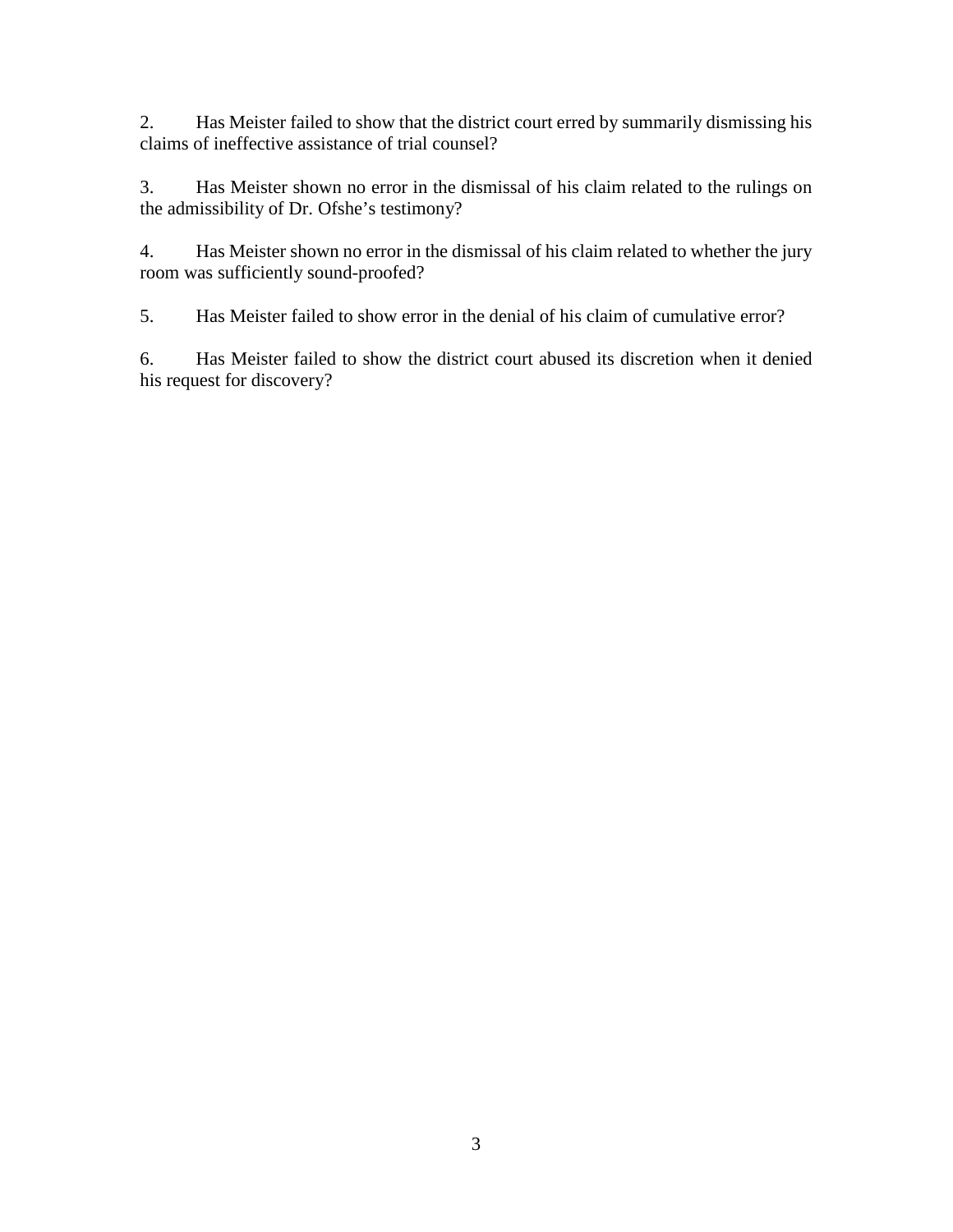#### ARGUMENT

## I. The District Court Properly Dismissed Meister's Claims Of Ineffective Assistance Of Appellate Counsel

#### A. Introduction

In the appeal from the second trial, appellate counsel raised a single issue: whether the "district court abused its discretion by limiting the testimony of Dr. Ofshe," a defense expert in voluntariness of confessions. Meister, 2014 WL 861717, at \*3. The Court of Appeals affirmed the district court's ruling, finding that, even if there had been error, the error was harmless. Id. at \*3-6 ("We need not address whether the district court abused its discretion in limiting Dr. Ofshe's testimony as any error would be harmless.").

Meister alleged 16 claims of ineffective assistance of appellate counsel. (R., vol. 16, p. 3512-16.) The state moved to summarily dismiss these claims on the basis that Meister did not plead or provide evidence that appellate counsel's performance was deficient or that Meister was prejudiced and, thus, failed to create a material issue of fact. (R., vol. 17, pp. 3566-68.) Meister asserted that he had presented evidence raising a material issue of fact, citing to "Petitioner's Declaration, pp. 2-43." (R., vol. 17, pp. 3618- 20.) That declaration, in turn, outlined Meister's communications with his appointed appellate attorneys, the parts of the trial record Meister believed supported his claims, and the law Meister believed his counsel should have cited. (R., vol. 18, pp. 3864-97.) The district court dismissed the claims of ineffective assistance of appellate counsel because they failed to raise issues of material fact. (R., vol. 21, pp. 4461-62.)

On appeal Meister argues the district court erred by summarily dismissing claims that appellate counsel was ineffective for not raising claims that (1) the district court erred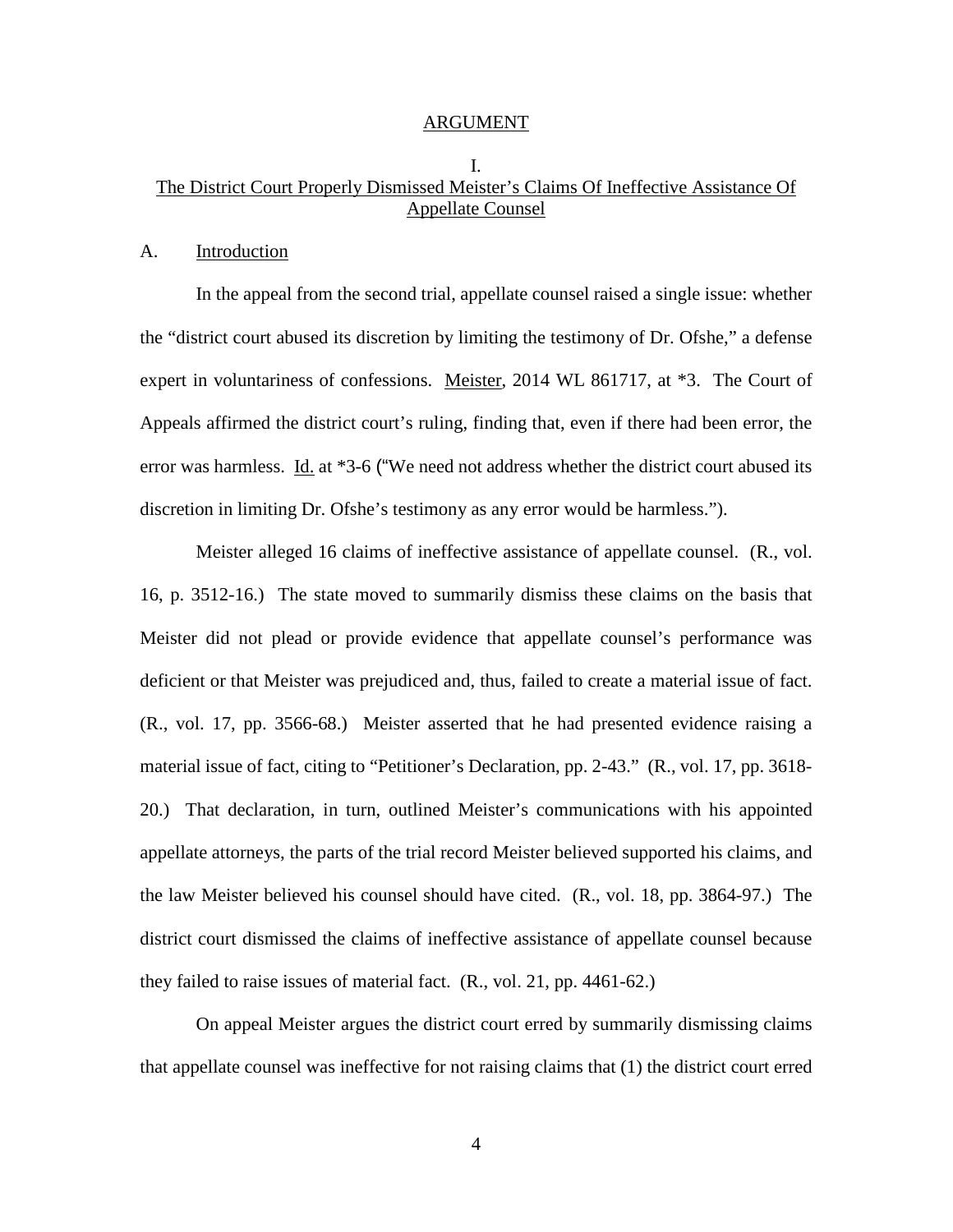by allowing cross-examination of Brian Keim regarding attending Odinist religious meetings with Meister; (2) the court erred by "allowing" the jury to learn of the prior trial and conviction; and (3) the court erred by "limiting Dr. Richard Ofshe's expert testimony." (Appellant's brief, p. 4.) Application of the correct legal standards to the facts of this case shows no error in the district court's summary dismissal of claims of ineffective assistance of appellate counsel.

#### B. Standard Of Review

On appeal from summary dismissal of a post-conviction petition, the appellate court "will determine whether a genuine issue of fact exists based on the pleadings, depositions and admissions together with any affidavits on file and will liberally construe the facts and reasonable inferences in favor of the non-moving party." Kelly v. State, 149 Idaho 517, 521, 236 P.3d 1277, 1281 (2010).

## C. Meister Has Shown No Error In The Summary Dismissal Of His Claims Of Ineffective Assistance Of Appellate Counsel

Post-conviction proceedings are governed by the Uniform Post-Conviction Procedure Act. I.C. § 19-4901, *et seq*. Idaho Code § 19-4906 authorizes summary dismissal of an application for post-conviction relief, in response to a party's motion or on the court's own initiative, if the applicant "has not presented evidence making a prima facie case as to each essential element of the claims upon which the applicant bears the burden of proof." Berg v. State, 131 Idaho 517, 518, 960 P.2d 738, 739 (1998). "Allegations contained in the application are insufficient for the granting of relief when (1) they are clearly disproved by the record of the original proceedings, or (2) do not justify relief as a matter of law." Workman v. State, 144 Idaho 518, 523, 164 P.3d 798, 803 (2007).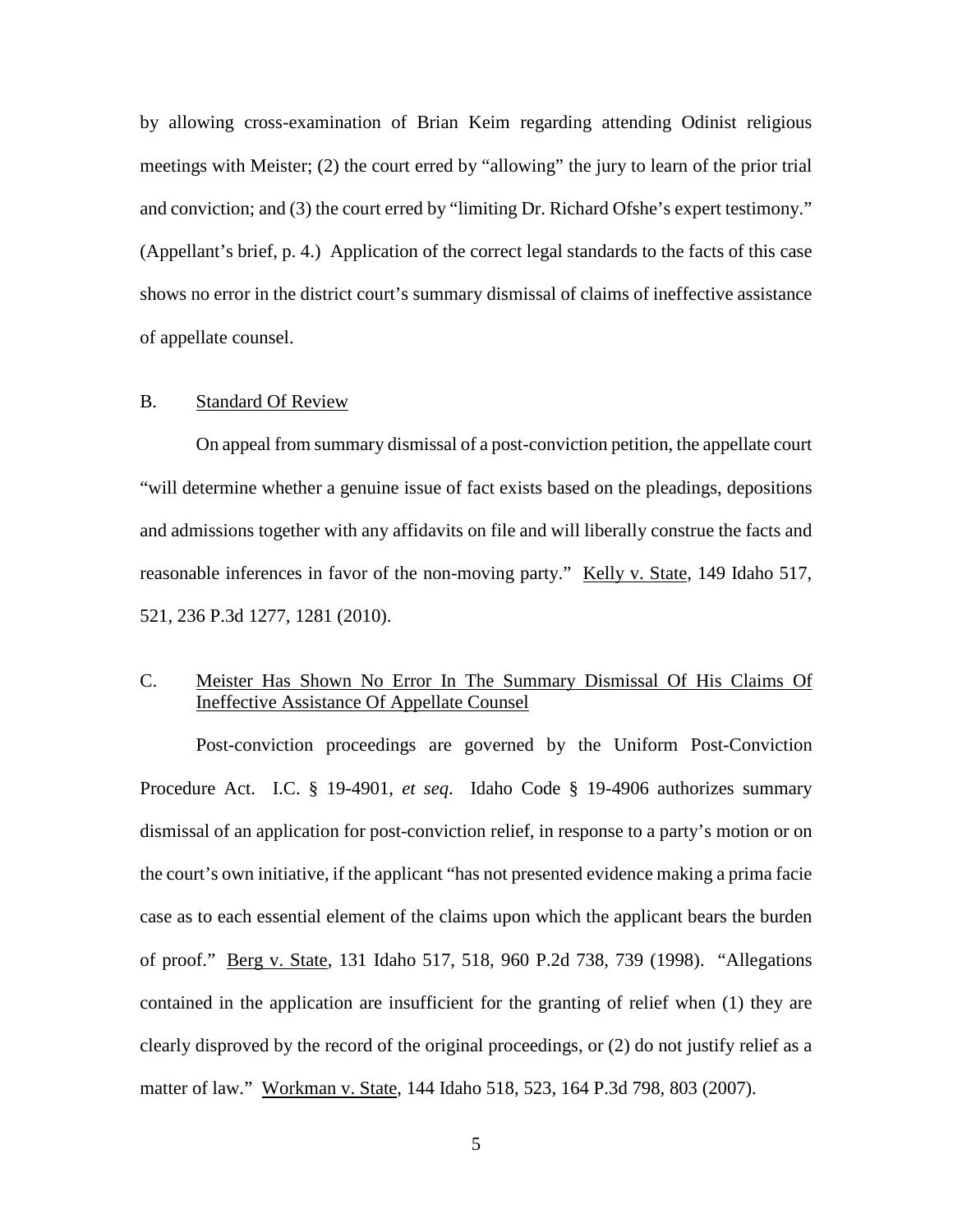In order to establish a claim of ineffective assistance of counsel, a post-conviction petitioner must demonstrate both deficient performance and resulting prejudice. Strickland v. Washington, 466 U.S. 668, 687-88 (1984); State v. Charboneau, 116 Idaho 129, 137, 774 P.2d 299, 307 (1989). With respect to the deficient performance prong, the United States Supreme Court has articulated the defendant's burden under Strickland as follows:

To establish deficient performance, a person challenging a conviction must show that counsel's representation fell below an objective standard of reasonableness. A court considering a claim of ineffective assistance must apply a strong presumption that counsel's representation was within the wide range of reasonable professional assistance. The challenger's burden is to show that counsel made errors so serious that counsel was not functioning as the counsel guaranteed the defendant by the Sixth Amendment.

Harrington v. Richter, 562 U.S. 86, 104 (2011) (citations and quotations omitted). To establish prejudice, a defendant must show a reasonable probability that, but for counsel's deficient performance, the outcome of the proceeding would have been different. Richter, 562 U.S. at 104. "[W]e use the same test to evaluate ineffective assistance of appellate counsel on direct appeal as we use to evaluate ineffective assistance of trial counsel." Dunlap v. State, 159 Idaho 280, 296, 360 P.3d 289, 305 (2015).

"Thus, in order to survive a motion for summary dismissal, post-conviction relief claims based upon ineffective assistance of counsel must establish the existence of material issues of fact as to both *Strickland* prongs." Id.

Application of these standards shows no error in the district court's order summarily dismissing Meister's claims of ineffective assistance of appellate counsel. Specifically, Meister submitted nothing relevant other than the appellate record in support of his claims. He submitted no evidence that counsel was ignorant of the law, failed to adequately prepare, or spent inadequate time reviewing the appeal before deciding what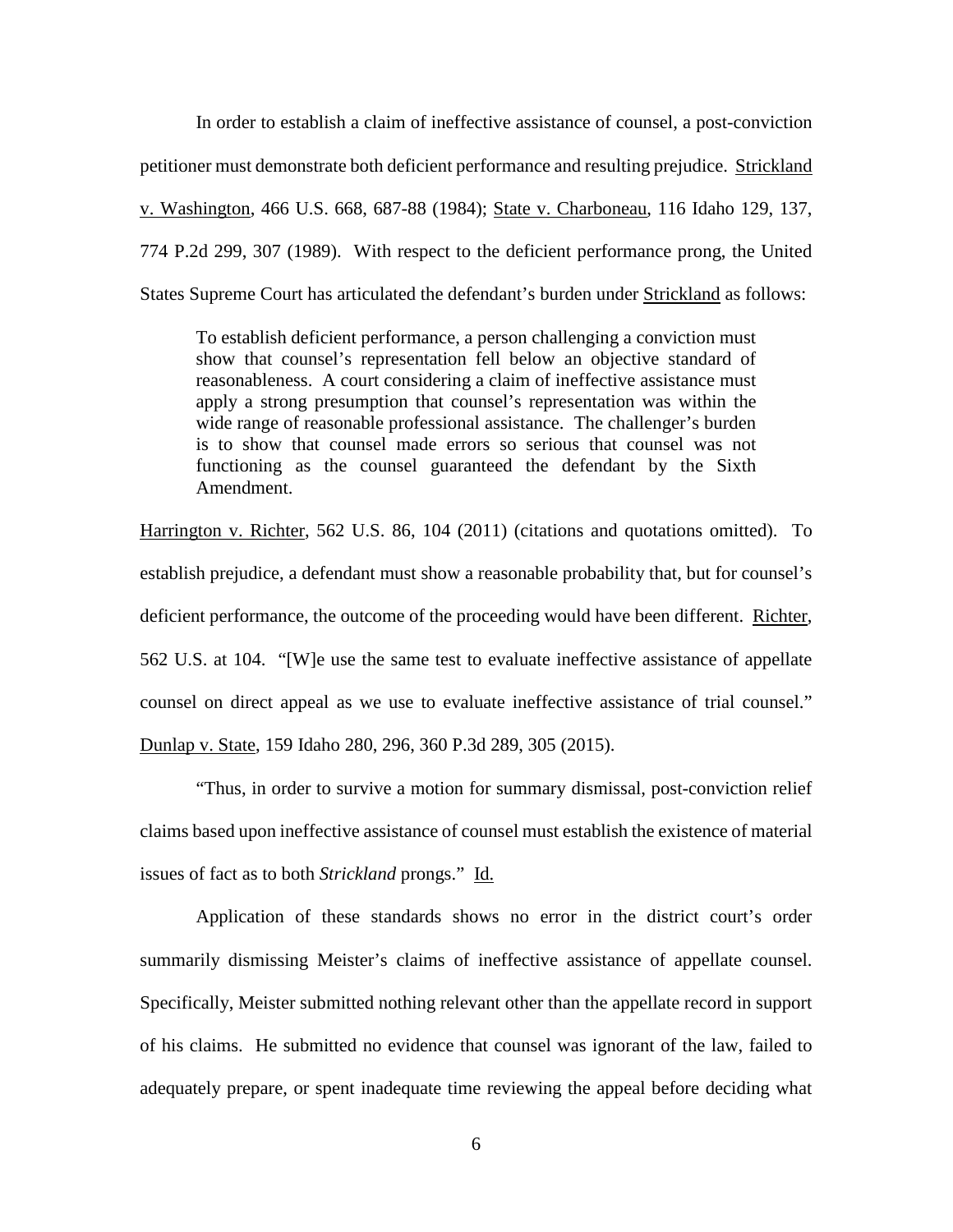issues to raise. Meister requested the court to effectively infer an objective shortcoming and prejudice from a naked appellate record. Because there is no evidence supporting a claim of ineffective assistance of appellate counsel, and because no contested issue of fact may be drawn from the naked appellate record, the district court did not err by summarily dismissing the claims of ineffective assistance of appellate counsel.

1. Meister's Claim Of Ineffective Assistance Of Appellate Counsel For Not Challenging The Trial Court's Ruling On Cross-Examination Of Keim Was Properly Dismissed

Meister alleged his appellate counsel was ineffective for failing to "present and argue the trial court's error in admitting evidence of Petitioner's religion" (R., vol. 16, p. 3512) and "present and argue that [the prosecutor] was improperly permitted to testify at trial that Petitioner (by virtue of his preferred religion) denies the existence of sin, denounces contrition, and regards the capacity for remorse as a weakness" (R., vol. 16, p. 3513). In support of these claims Meister cited to the trial transcript where the state was allowed to cross-examine a defense witness, Brian Keim (who testified that Lane Thomas admitted committing the killing Meister was accused of), regarding Keim's relationship with Meister through "Odinist religious classes" they attended together, and about how the beliefs espoused by practitioners of that religion might lead to loyalty to each other. (R., vol. 18, pp. 3868-71.)

The record shows that Meister presented Keim as a witness, under oath and outside the presence of the jury, where he testified that he knew Meister through attending Odinist religious classes together for about three years and, as a tenet of the religion, he owed Meister a certain amount of loyalty. (R., vol. 15, pp. 3283-3289 (Tr., vol. 5, p. 3547, L. 23  $-p. 3553$ , L. 18; p. 3565, L. 11 – p. 3572, L. 17).) The district court overruled the objection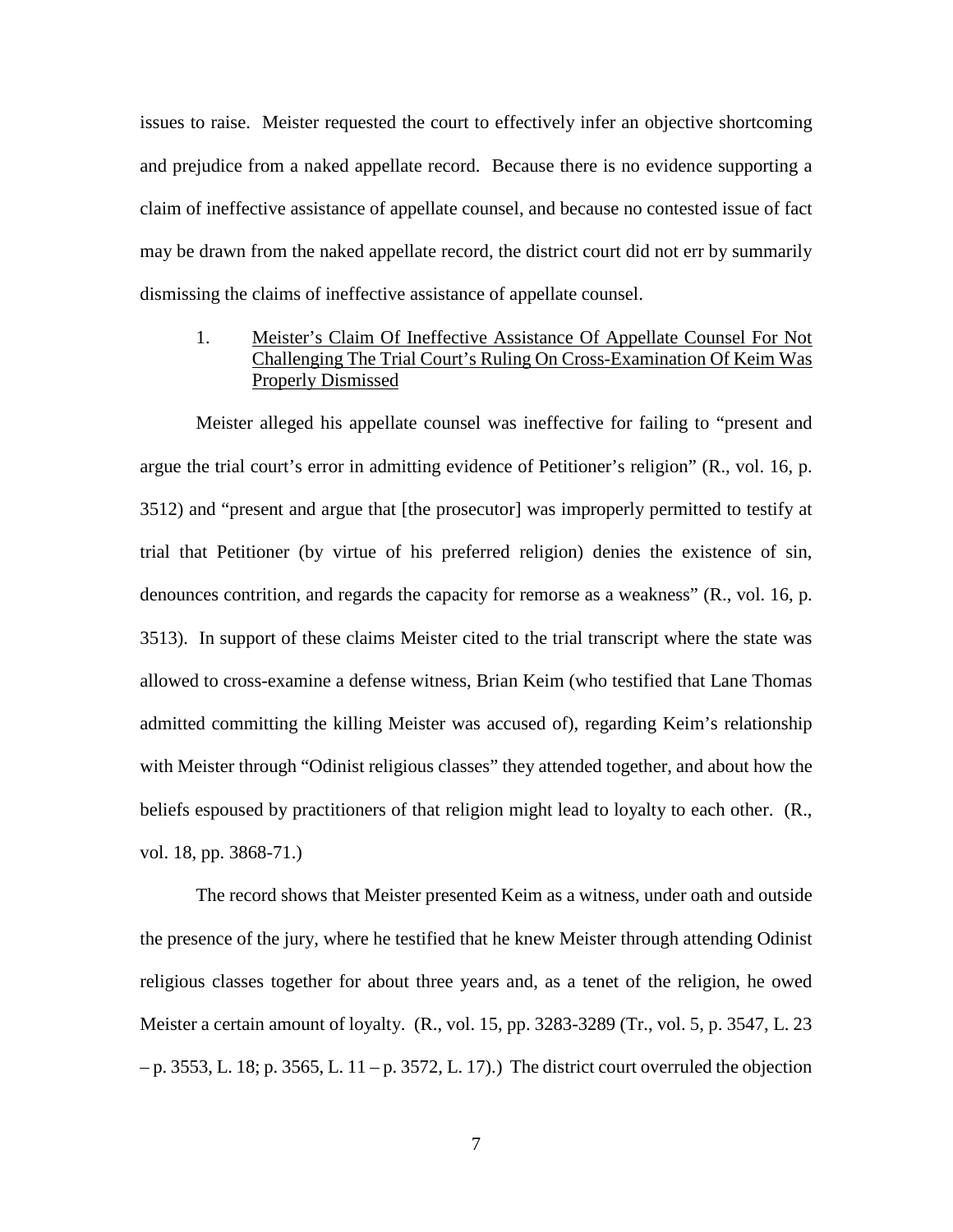that Meister would be prejudiced because "strong Christians" on the jury might have "very strong feelings" and might "tend not to tolerate any other form of worship or religion." (R., vol. 15, pp. 3290-3291 (Tr., vol. 5, p. 3578, L. 9 – p. 3581, L. 12).) The prosecutor then elicited testimony in cross-examination before the jury that Keim attended Odinistic classes with Meister and felt he owed a duty of loyalty to "people that have the same beliefs." (R., vol. 15, p. 3299 (Tr., vol. 5, p. 3611, L. 19 – p. 3613, L. 5).)

There is no evidence that appellate counsel's decision to not pursue this issue on appeal was objectively unreasonable. Pursuant to I.R.E. 403, relevant evidence may be excluded if, in the district court's discretion, the danger of unfair prejudice—which is the tendency to suggest a decision on an improper basis—substantially outweighs the probative value of the evidence. State v. Ruiz, 150 Idaho 469, 471, 248 P.3d 720, 722 (2010); State v. Floyd, 125 Idaho 651, 654, 873 P.2d 905, 908 (Ct. App. 1994); State v. Nichols, 124 Idaho 651, 656, 862 P.2d 343, 348 (Ct. App. 1993). To show error appellate counsel would have to have shown an abuse of discretion in the trial court's weighing of probative value against the danger of unfair prejudice. State v. Johnson, 148 Idaho 664, 666, 227 P.3d 918, 920 (2010). As noted above, the only danger of unfair prejudice identified by trial counsel was speculation that if there were strong Christians on the jury they might feel very strongly about Meister's participation in a pagan religion, a danger the trial court did not find significant. The district court did not err when it concluded Meister had failed to present evidence showing a prima facie claim that appellate counsel's tactical decision to not raise this claim was objectively unreasonable or that Meister was prejudiced thereby.

The prosecutor also asked, without objection, if in Odinistic belief "sin is denied and contrition is denounced" and "Odinists see repentance as a mark of weakness." (R.,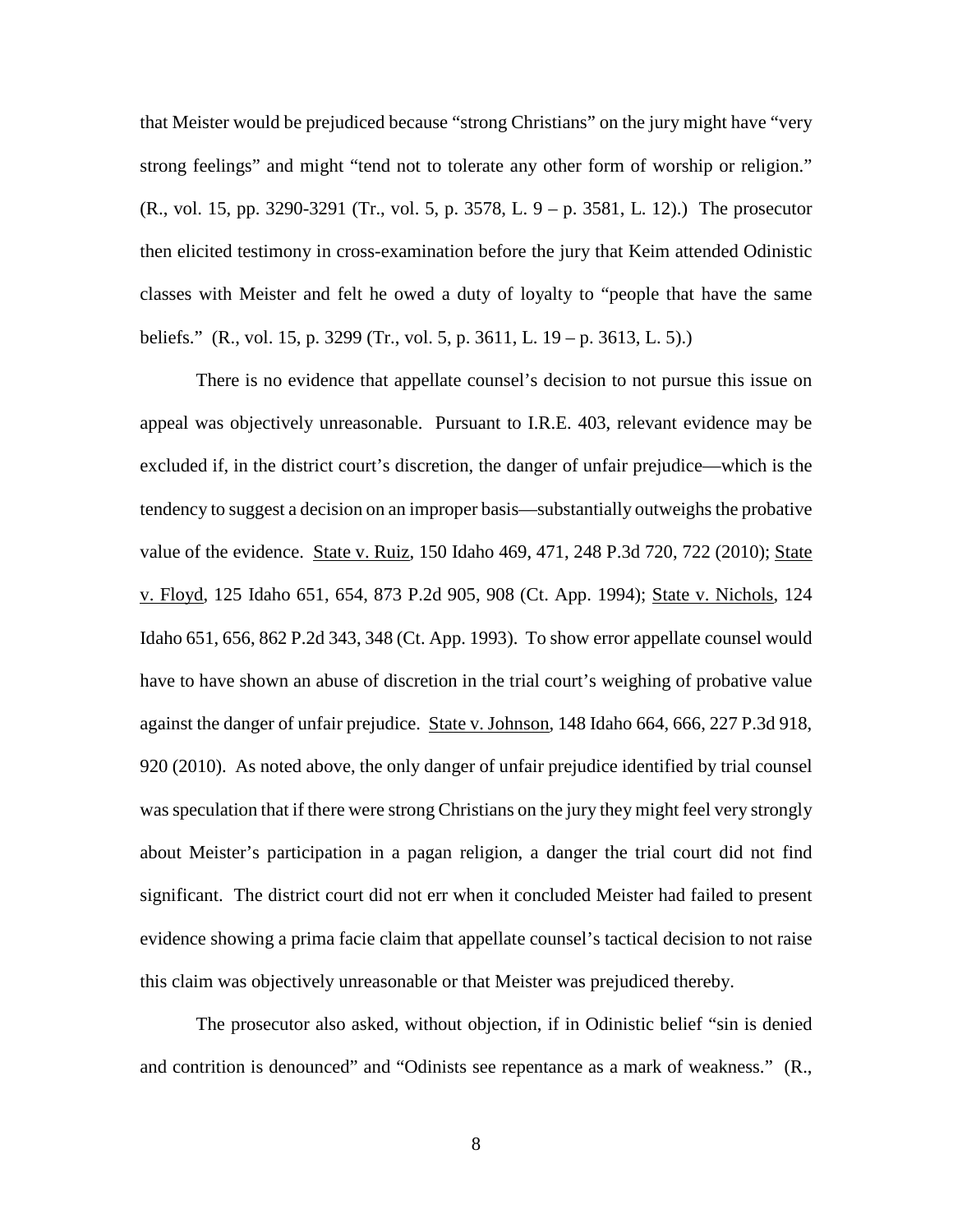vol. 15, p. 3299 (Tr., vol. 5, p. 3613, Ls. 17-19).) Keim answered that he did not "know about that" but explained that sin was "generally" a Christian, Jewish or Muslim belief, and that an Odinist's "idea of sin has to do with violating the Nine Noble Virtues." (R., vol. 15, p. 3299 (Tr., vol. 5, p. 3613, L. 20 – p. 3614, L. 3); see also R., vol. 15, p. 3295 (Tr., vol. 5, p. 3596, Ls. 1-20 (the "Nine Nobel Virtues" are "courage, truth, honor, discipline, self-reliance, perseverance, fidelity, hospitality and industriousness")); R., vol. 16, p. 3301 (Tr., vol. 5, p. 3622, Ls. 13-15).)

If these questions, which were not objected to at trial, were raised as claims of error on appeal, appellate counsel would have to have shown fundamental error. State v. Perry, 150 Idaho 209, 227, 245 P.3d 961, 979 (2010) ("When prosecutorial misconduct is not objected to at trial, Idaho appellate courts may only order a reversal when the defendant demonstrates that the violation in question qualifies as fundamental error."). There was no fundamental error here because there was no constitutional violation, no clear error on the record, and no prejudice. Because this appellate claim lacked merit, there was neither deficient performance nor prejudice.

Finally, after the trial Meister moved for a new trial on the basis that the evidence of his and Keim's Odinism violated I.R.E. 610. (R., vol. 21, pp. 4561-4563.) The state argued that I.R.E. 610 did not apply to the evidence because it was used to show bias, not that Keim was more or less likely to speak truthfully because of his religious beliefs. (R., vol. 22, pp. 4578-4579.) This motion was denied by the district court. (R., vol. 22, p. 4582.) The reason for the district court's denial of the motion is not shown in this record. Because this objection was not timely raised, however, and because the state argued that the evidence was properly admitted to show bias, and not improperly admitted to show the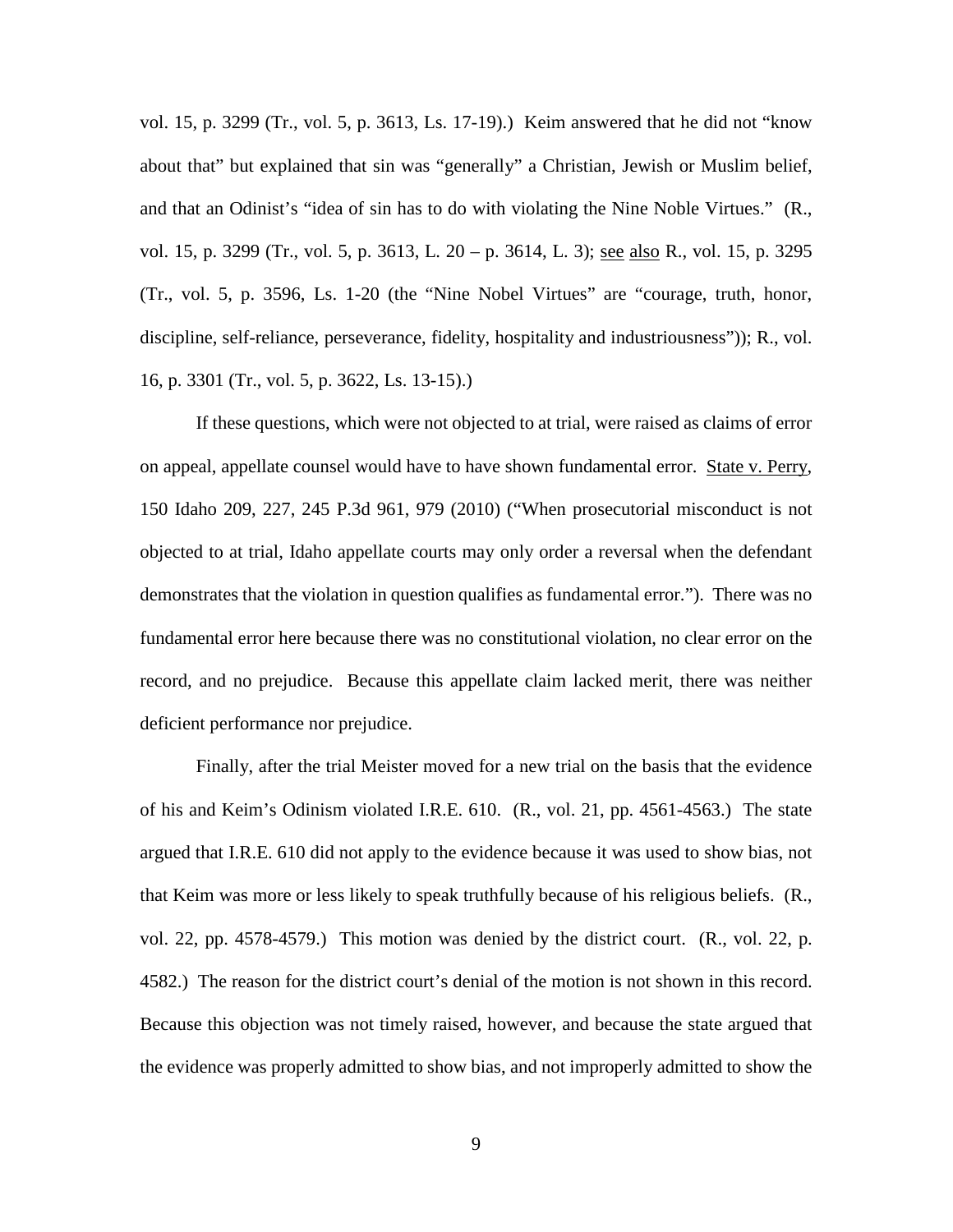nature of the beliefs impaired Keim's credibility, there is nothing in the record suggesting an objective shortcoming of appellate counsel and no reason to believe there was prejudice.

On appeal Meister argues the district court erred in summarily dismissing his claim because he had demonstrated a prima facie claim of ineffective assistance of appellate counsel. (Appellant's brief, pp. 4-7.) Meister first argues that appellate counsel should have claimed error in the admission of "evidence of Mr. Meister and Mr. Keim's practice of a pagan, racist religion—which seemingly denounces moral conventions" under I.R.E. 403. (Appellant's brief, p. 5.) This argument, however, is unsupported by the record. As set forth above, Meister's trial counsel did assert unfair prejudice from the non-Christian nature of the religion, and the district court overruled that objection. Moreover, the claim there was evidence that Odinism "denounces moral conventions" finds no support in the record, which shows that the prosecutor *asked* (without objection) about Odinism's concept of sin, contrition and repentance, and the witness explained that Odinism seeks the "Nine Nobel Virtues" of "courage, truth, honor, discipline, self-reliance, perseverance, fidelity, hospitality and industriousness." (R., vol. 15, p. 3295 (Tr., vol. 5, p. 3596, Ls. 1-20); R., vol. 16, p. 3301 (Tr., vol. 5, p. 3622, Ls. 13-15).) Meister has shown no deficient performance in appellate counsel's election to not raise a challenge to the district court's broad discretion in weighing the danger of unfair prejudice arising from "strong Christians," which may or may not describe any of the jurors, being unfairly prejudiced against a pagan religion against the probative value that the religious bond of loyalty between Keim and the Defendant showed a bias and possible motive to fabricate or embellish.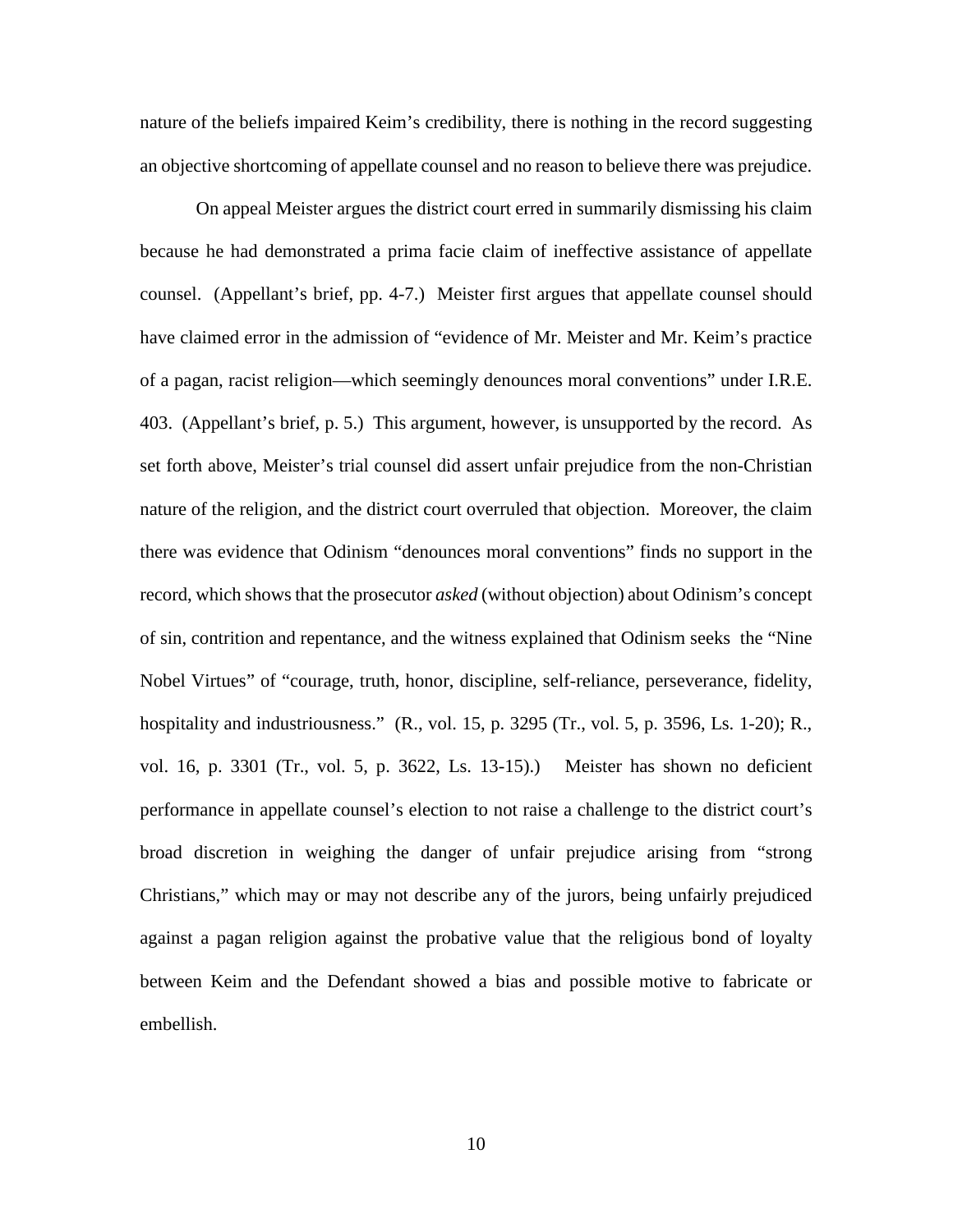Finally, Meister asserts that testimony "that Odinism often caters to white racists"

should have led to this issue being raised on appeal and, ultimately, a finding of reversible

error. (Appellant's brief, p. 5.) This argument is highly misleading. The references to

racists or racism in the portion of the record cited by Meister are as follows:

Q [by the prosecutor]. Now in your interaction with Mr. Thomas<sup>[[2](#page-17-0)]</sup> he was asking you questions about Odinism right?

A. Well, he was telling me stuff about it. I was—I was writing—I was practicing writing in Runes, because I'm sitting in this little county jail with nothing to do, so I just started practicing writing in Runes.

And he saw me doing that, and that was what—that was what got his attention to me in the first place, you know. I mean, that's what brought him to me to talk to me. And he said he was—he knows about that stuff too, and he was doing it in prison, too.

And when I came back to prison after being out on parole, I didn't— I decided not to go to the Odinist meetings anymore.

Q. Okay. But my question was, did you tell him about Odinism?

A. Well, we talked a little bit about it, yeah.

(R., vol. 15, p. 3299 (Tr., p. 3614, Ls. 4-23).)

 $\overline{a}$ 

Q [by the prosecutor]. Anyone else around when Lane made this statement to you?

A. No. He wouldn't talk to anyone else because it was mostly Mexicans on that tier, and he hates anybody that's not white. And because I'm into Odinism, he had this belief that I had shared these same feelings with him. And he basically just talked to me and that was it. So…

 $(R., vol. 16, p. 3300 (Tr., p. 3616, L. 22 - p. 3617, L. 4).)$ 

The record thus establishes that, after the district court made its ruling on admissibility, Keim volunteered the testimony about racism and asserted that it was Thomas, as opposed to him or Meister, who was the racist. The record further establishes

<span id="page-17-0"></span> $2$  Keim testified that Lane Thomas confessed to him that he committed the murder Meister was charged with. (R., vol. 15, pp. 3295-96 (Tr., p. 3596, L. 24 – p. 3600, L. 5).)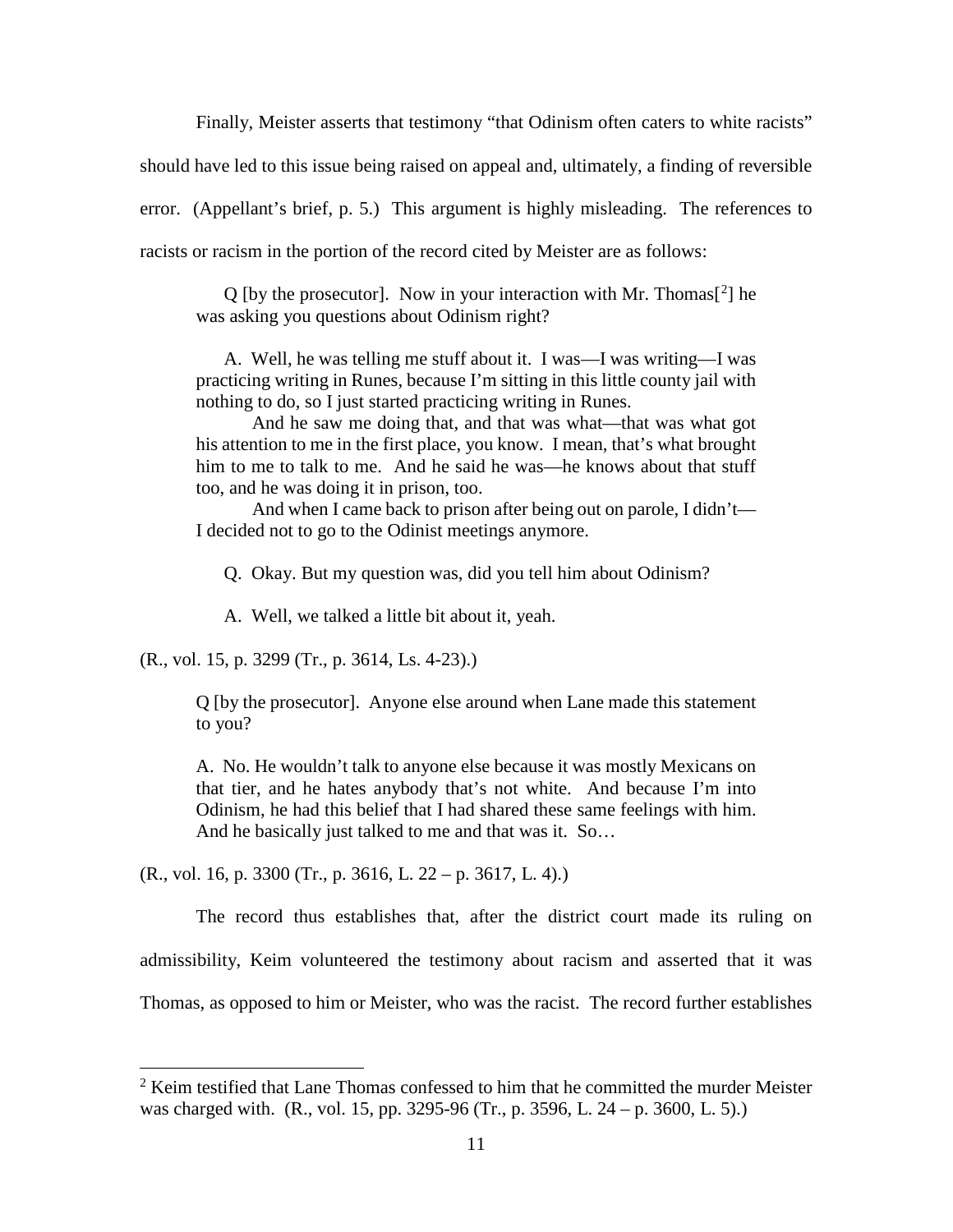that Meister offered no objection to the volunteered testimony. Thus, again, the issue would have to have been raised as fundamental error, without support for that argument in the record. The record does not support Meister's claim that appellate counsel was ineffective for not claiming error on appeal because of this testimony.

## 2. Meister's Claim Of Ineffective Assistance Of Appellate Counsel For Not Asserting The Jury Was Presented With "Inappropriate Evidence" Was Properly Dismissed

Meister alleged appellate counsel was ineffective for failing to "present and argue that the numerous references to the Petitioner's first trial and conviction denied him a fair second trial." (R., vol. 16, p. 3513.) Specifically, he claimed that the district court's pretrial order that "all prior criminal proceedings" be referred to as "'prior proceedings'" was violated when witness Keith Wilde mentioned the "'last trial'" and witness Scott Mikolajczyk mentioned testifying to "'the grand jury years ago.'" (R., vol. 17, pp. 3632- 33.) He further asserted that Keim's testimony that he knew Meister because they had been incarcerated together was improperly admitted. (R., vol. 17, pp. 3633-34.) The district court dismissed this claim for failure to raise a material issue of fact on either the deficient performance or prejudice prongs of *Strickland*. (R., vol. 21, pp. 4461-62.)

On appeal Meister argues the jury "had been presented with inappropriate evidence that Mr. Meister spent a number of years in prison because at some point he was previously convicted of the murder of Tonya Hart." (Appellant's brief, p. 7.) The parts of the trial transcript he cites to are: (1) Keith Wilde, when asked how long it was after he heard the shots that he called 9-1-1, volunteered that he had "been asked this many times" and "in the last trial, I stated it was from five to six minutes" (R., vol. 12, p. 2578 (Tr., p. 932, Ls. 5-8)); (2) Keim's testimony on direct examination by defense counsel that, while they were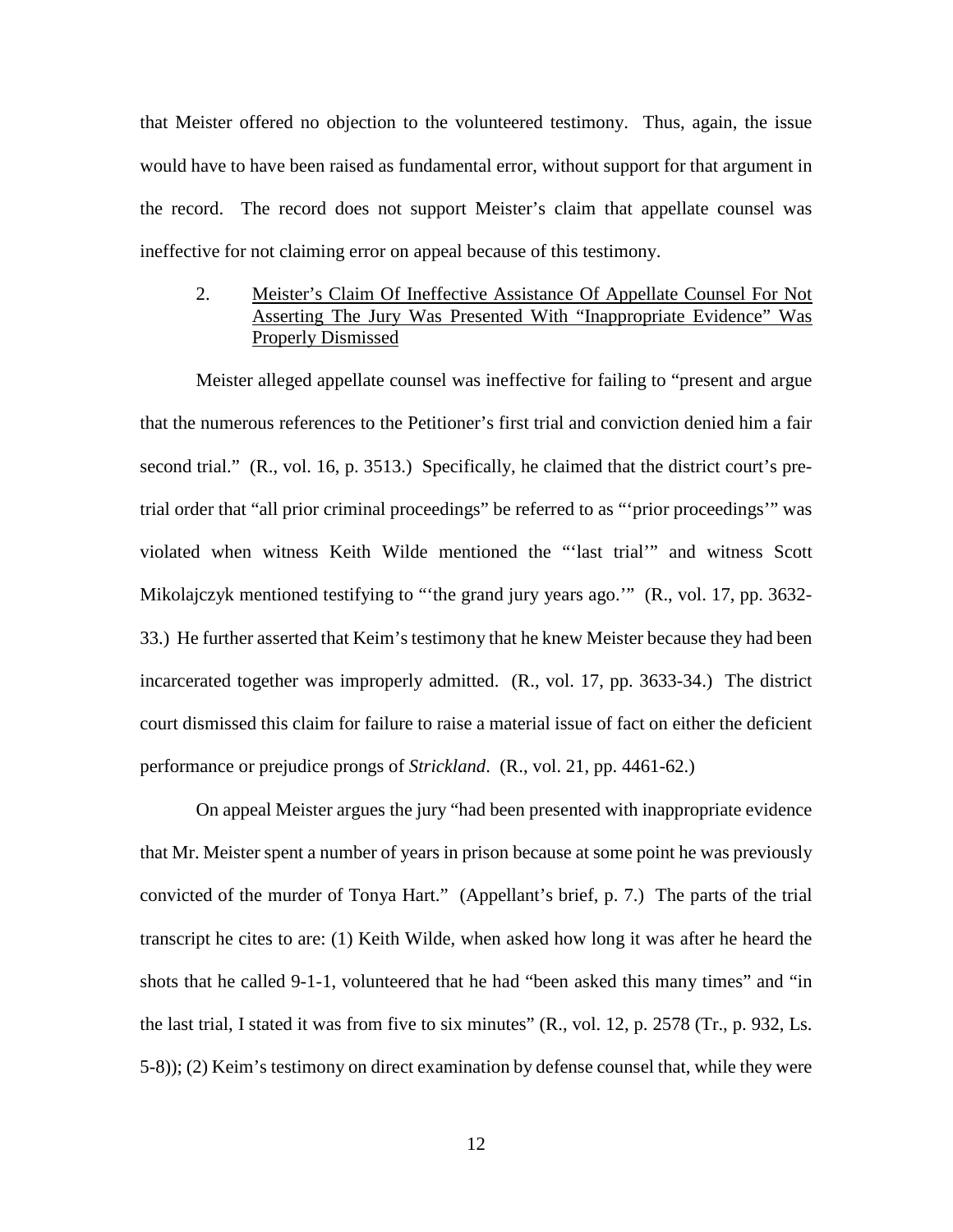both in prison, he and Lane Thomas discussed the murder and Thomas admitted committing it and stated he was not worried about being convicted for it because "Meister got convicted of this crime" (R., vol. 15, p. 3295 (Tr., p. 3596, L. 24 – p. 3598, L. 23)) and in cross-examination by the state that Thomas had claimed Meister had testified before a grand jury and claimed Thomas had committed the crime (R., vol. 15, p. 3298 (Tr., p. 3608, Ls. 9-24)); and (3) Deputy Mikolajczyk's testimony in cross-examination that he did not prepare a police report but first reported his role in the investigation when he testified at the "grand jury trial years ago" (R., vol. 12, p. 2630 (Tr., p. 1143, Ls. 20-24)). (Appellant's brief, p. 7.) Meister argues appellate counsel should have argued that admission of evidence of his prior conviction violated his due process rights. (Id.)

However, the only testimony about a prior conviction was Keim's testimony about Thomas's hearsay statement that Meister was convicted (and therefore Thomas did not fear conviction), which testimony was *elicited by Meister's trial counsel*. (Appellant's brief, p. 7 (citing (R., vol. 15, p. 3295 (Tr., p. 3596, L. 24 – p. 3598, L. 23))).) There were mentions of prior trial and grand jury proceedings, but none with a contemporaneous objection.[3](#page-19-0) The argument that appellate counsel was ineffective for not claiming that Meister's due process rights were violated by mention of his conviction, where the evidence of his conviction was admitted by his trial counsel, is meritless. See State v. Lankford, 162 Idaho 477, 399 P.3d 804, 813 (2017) ("Idaho law has clearly distinguished

 $\overline{a}$ 

<span id="page-19-0"></span><sup>&</sup>lt;sup>3</sup> Meister filed a motion for a mistrial after Deputy Mikolajczyk testified, citing his testimony regarding testifying at the grand jury as one of the alleged errors warranting a mistrial. (R., vol. 21, pp. 4499-4503.) The state responded. (R., vol. 21, pp. 4510-4515.) The district court denied the motion. (R., vol. 21, pp. 4526-32.) The district court concluded that mentions of the grand jury and testifying at the prior trial were not prejudicial and did not deprive Meister of a fair trial. (R., vol. 21, Ls. 4531-32.)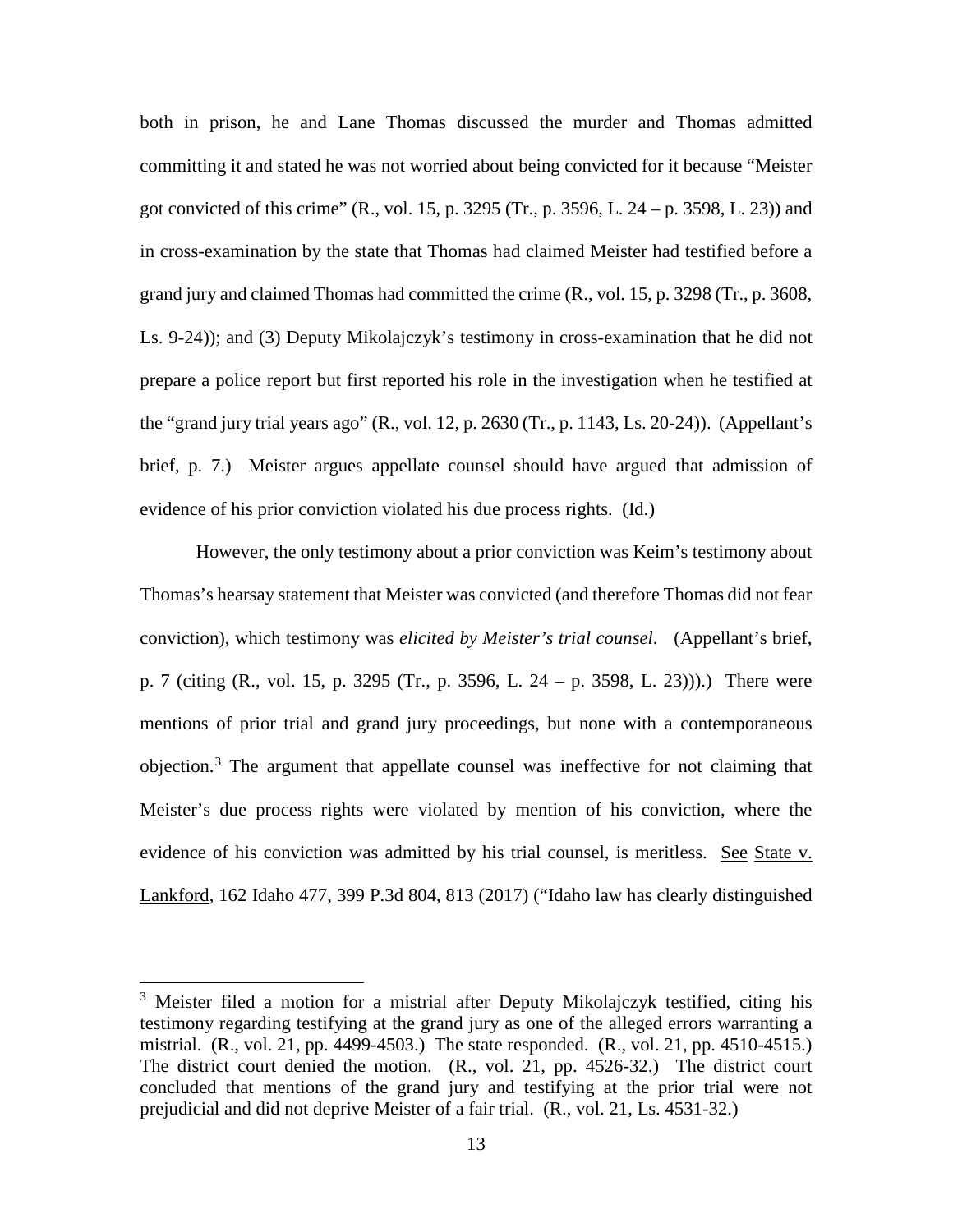between the mention of a previous trial and the mention of a previous conviction."); State v. Watkins, 152 Idaho 764, 766, 274 P.3d 1279, 1281 (Ct. App. 2012) ("We are not persuaded that [the mention of a prior trial and an appeal] is equivalent to the disclosure that a previous jury had found him guilty."). See also State v. Abdullah, 158 Idaho 386, 420–21, 348 P.3d 1, 35–36 (2015) ("It has long been the law in Idaho that one may not successfully complain of errors one has acquiesced in or invited. Errors consented to, acquiesced in, or invited are not reversible." (internal quotation omitted)).

#### 3. Meister's Claim Of Ineffective Assistance Of Appellate Counsel For Not Asserting Federal Claims On Appeal Was Properly Dismissed

On appeal in the criminal case, appellate counsel argued the district court erred by limiting the testimony of Dr. Ofshe regarding the voluntariness of Meister's confession. Meister, 2014 WL 861717, at \*1-2. Meister alleged in post-conviction that appellate counsel was ineffective for failing to "federalize the issue raised on appeal." (R., vol. 16, pp. 3515-16.) Meister has failed to show that federal claims regarding this issue were preserved for appellate review. (Appellant's brief, pp. 7-8.) He has failed to show that there was a federal constitutional right to present evidence regarding his credibility. (Id.) His claim of prejudice is that he is foreclosed from making this claim in federal habeas corpus (id.), but has not claimed how such a claim of "prejudice" is relevant to the applicable legal standard of showing a likelihood that the outcome of his appeal would have been different. Meister has failed to show error in the summary dismissal of this claim.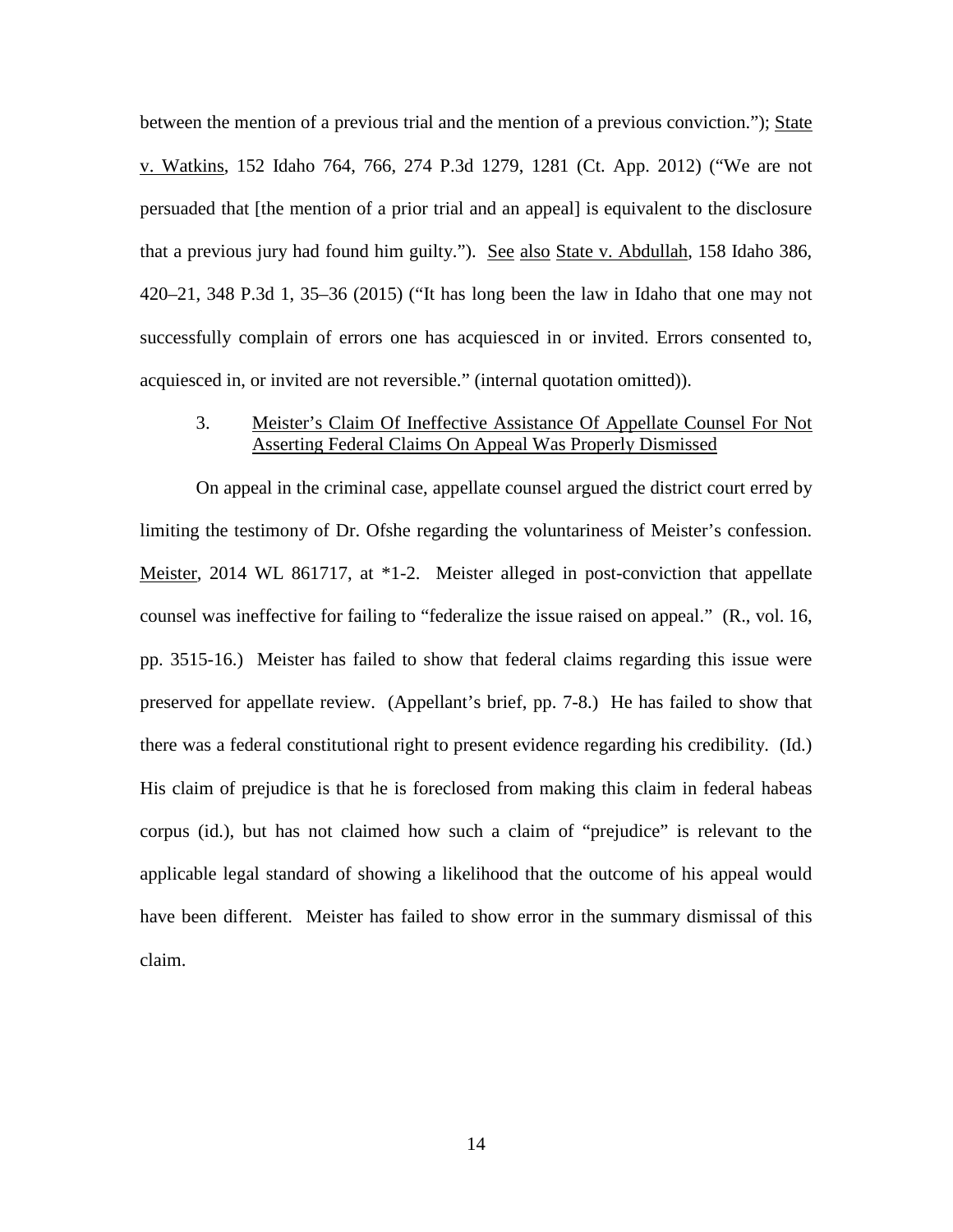### II. Meister Has Failed To Show That The District Court Erred By Summarily Dismissing His Claims Of Ineffective Assistance Of Trial Counsel

#### A. Introduction

Meister alleged several claims of ineffective assistance of trial counsel. (R., vol. 16, pp. 3516-25.) The district court dismissed the claims of ineffective assistance of trial counsel. (R., vol. 21, pp. 4463-70.) Among the specific claims rejected, the district court rejected claim 22, that trial counsel made the wrong argument about a late disclosure of evidence; the district court held that making the argument proposed by Meister would not have changed the outcome of the objection. (Id. at 4466-67.) The district court dismissed claim 23, alleging that counsel was ineffective both for presenting certain evidence regarding a pager number found in Meister's wallet and for failing to present different evidence regarding the same, because, although the pager evidence was featured prominently in the first trial it was not significant to the second trial. (Id. at 4467.) The district court dismissed claims 25-32, alleging trial counsel was ineffective for not objecting to actions by the prosecutor, because Meister had shown neither deficient performance nor prejudice. (Id. at 4468.) The district court also dismissed claim 33, alleging trial counsel admitted evidence prejudicial to Meister, on the basis of a lack of evidence of either deficient performance or prejudice. (Id. at 4468-69.) Finally, the district court dismissed claims 34-43, claiming that trial counsel should have introduced certain evidence, because there was no evidence of objective deficiency in counsel's strategic decisions and no evidence of prejudice. (Id. at 4469-70.)

Meister asserts the district court erred. (Appellant's brief, pp. 10-47.) Meister's second-guessing of trial counsel's tactical and strategic decisions fails to show the district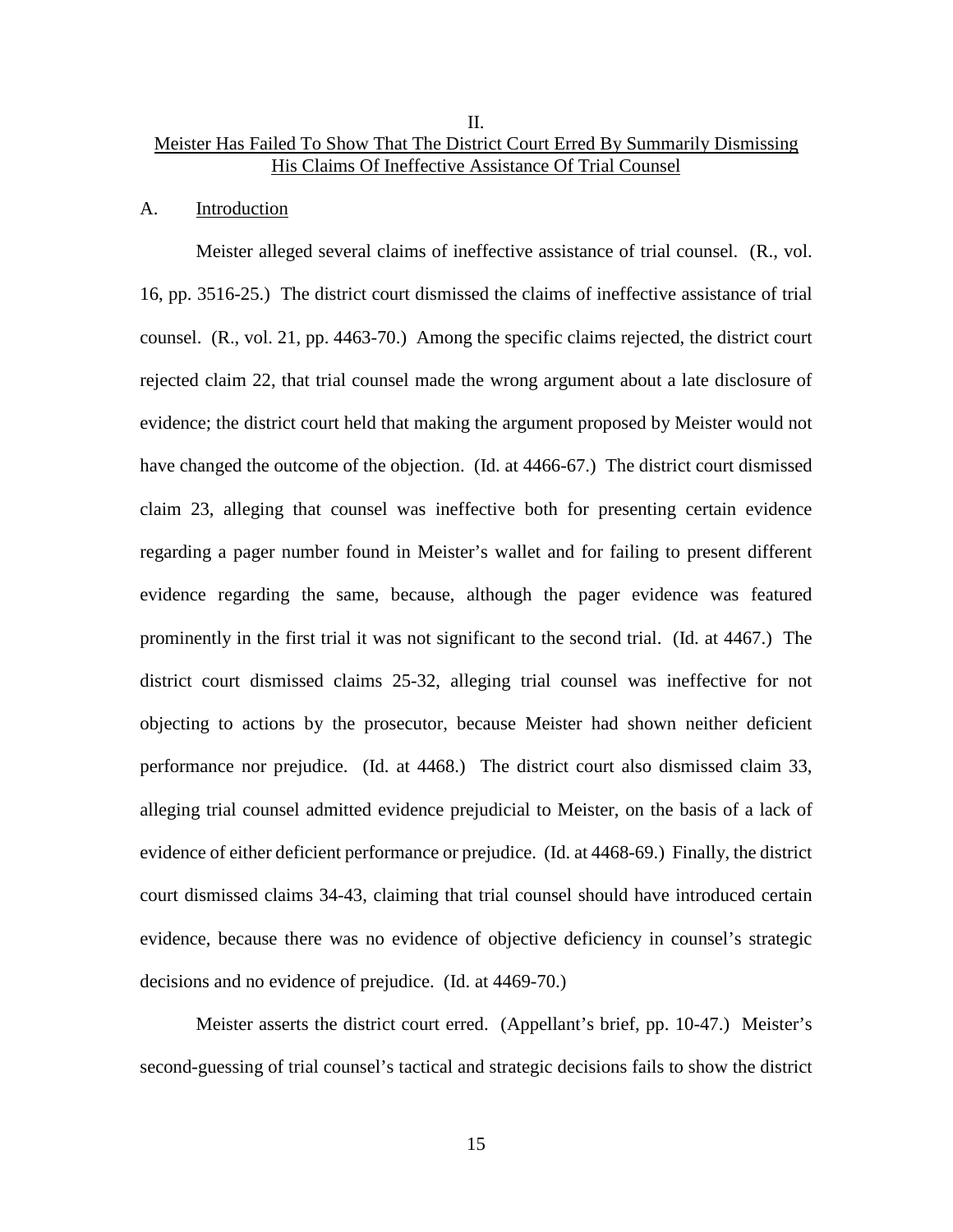court erred by finding no evidence of deficient performance, and his generalized claims of prejudice do not substitute for evidence that the outcome of the trial would have been different.

## B. Standard Of Review

"On appeal from an order of summary dismissal, we apply the same standards utilized by the trial courts and examine whether the petitioner's admissible evidence asserts facts which, if true, would entitle the petitioner to relief." Caldwell v. State, 159 Idaho 233, \_\_\_, 358 P.3d 794, 798 (Ct. App. 2015). "Over questions of law, we exercise free review." Id.

## C. Meister Has Shown No Error In The Summary Dismissal Of His Claims Of Ineffective Assistance Of Trial Counsel

Idaho Code § 19-4906 authorizes summary dismissal of an application for postconviction relief. A claim for post-conviction relief is subject to summary dismissal "if the applicant's evidence raises no genuine issue of material fact" as to each element of the petitioner's claims. Workman v. State, 144 Idaho 518, 522, 164 P.3d 798, 802 (2007) (citing I.C. § 19-4906(b), (c)). In order to establish a prima facie claim of ineffective assistance of counsel, a post-conviction petitioner must demonstrate both deficient performance and resulting prejudice. Strickland v. Washington, 466 U.S. 668, 687-88 (1984); State v. Charboneau, 116 Idaho 129, 137, 774 P.2d 299, 307 (1989).

An attorney's performance is not constitutionally deficient unless it falls below an objective standard of reasonableness, and there is a strong presumption that counsel's conduct is within the wide range of reasonable professional assistance. Gibson v. State, 110 Idaho 631, 634, 718 P.2d 283, 286 (1986); Davis v. State, 116 Idaho 401, 406, 775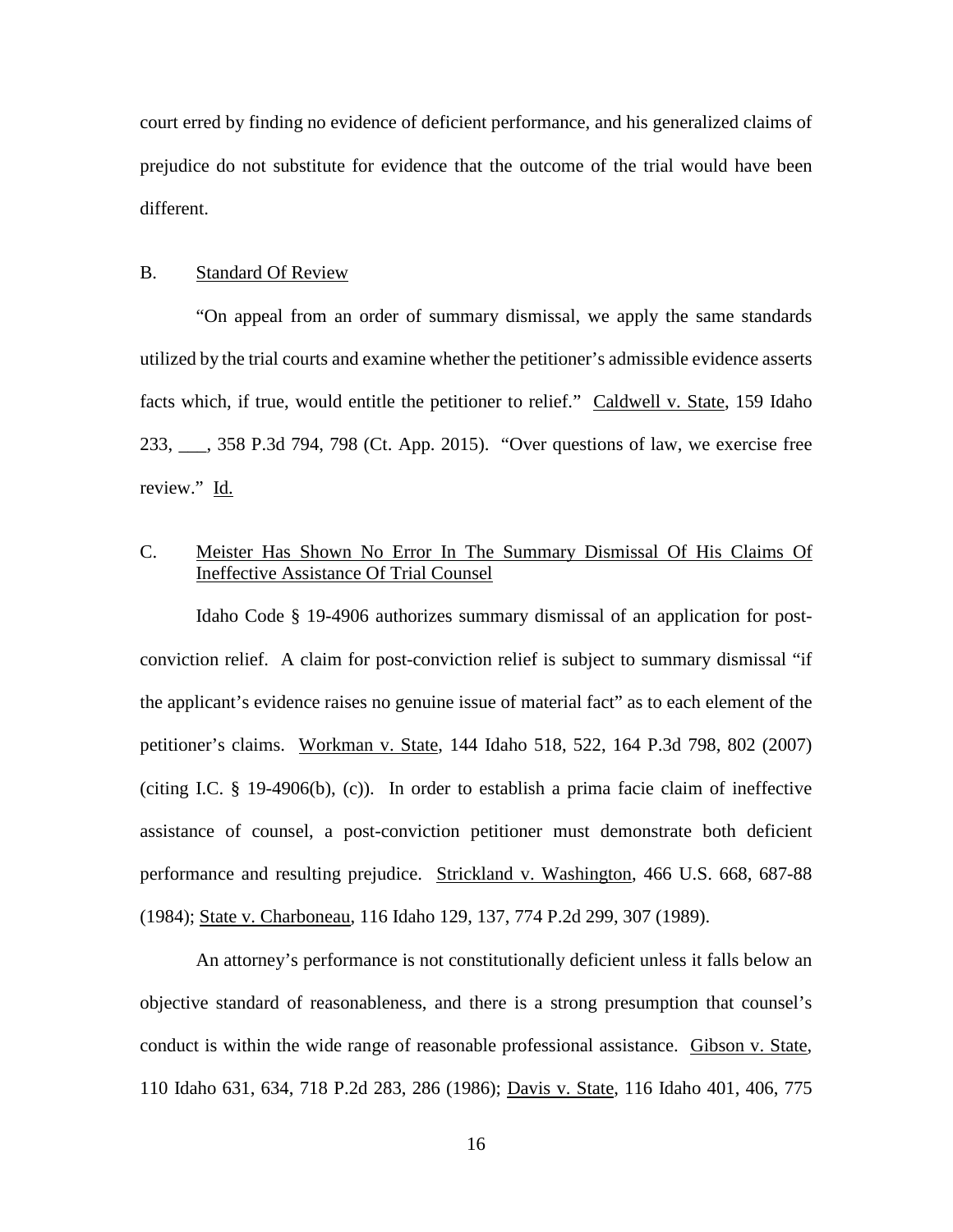P.2d 1243, 1248 (Ct. App. 1989). To establish prejudice, a defendant must show a reasonable probability that, but for counsel's deficient performance, the outcome of the proceeding would have been different. Aragon v. State, 114 Idaho 758, 761, 760 P.2d 1174, 1177 (1988); Cowger v. State, 132 Idaho 681, 685, 978 P.2d 241, 244 (Ct. App. 1999).

1. Meister alleged, in claim 22, that trial counsel "failed to make proper objections to the State's presentation of an undisclosed witness at trial." (R., vol. 16, p. 3518.) The district court dismissed this claim after determining that the objections Meister claimed should have been made would not have changed the ruling on Meister's trial motion. (R., vol. 21, pp. 4466-67.) Meister argues the district court erred because it "likely would have granted the motion and excluded a major component of the State's case regarding Mr. Linderman's alleged motive." (Appellant's brief, p. 31.) Claiming that it "likely would have" granted the motion does not show error in the district court's conclusion it would not have granted the motion.

2. Meister alleged, in claim 23, that trial counsel were ineffective because they "introduced inculpatory evidence and then failed to present exculpatory evidence." (R., vol. 16, p. 3518.) The evidence was that a pager number belonging to Jesse Linderman was found in Meister's wallet. (R., vol. 21, p. 4467.) Evidence found after the first trial indicated that this number was not activated until a few weeks after the murder. (See Appellant's brief, p. 44.) The district court concluded that although discovery of the phone number was "a key piece of evidence by the State in the first trial, as it bolstered the murder for hire theory," the strategy for the second trial had changed for both parties and this evidence was not highlighted. (R., vol. 21, p. 4467.) Thus, the district court concluded,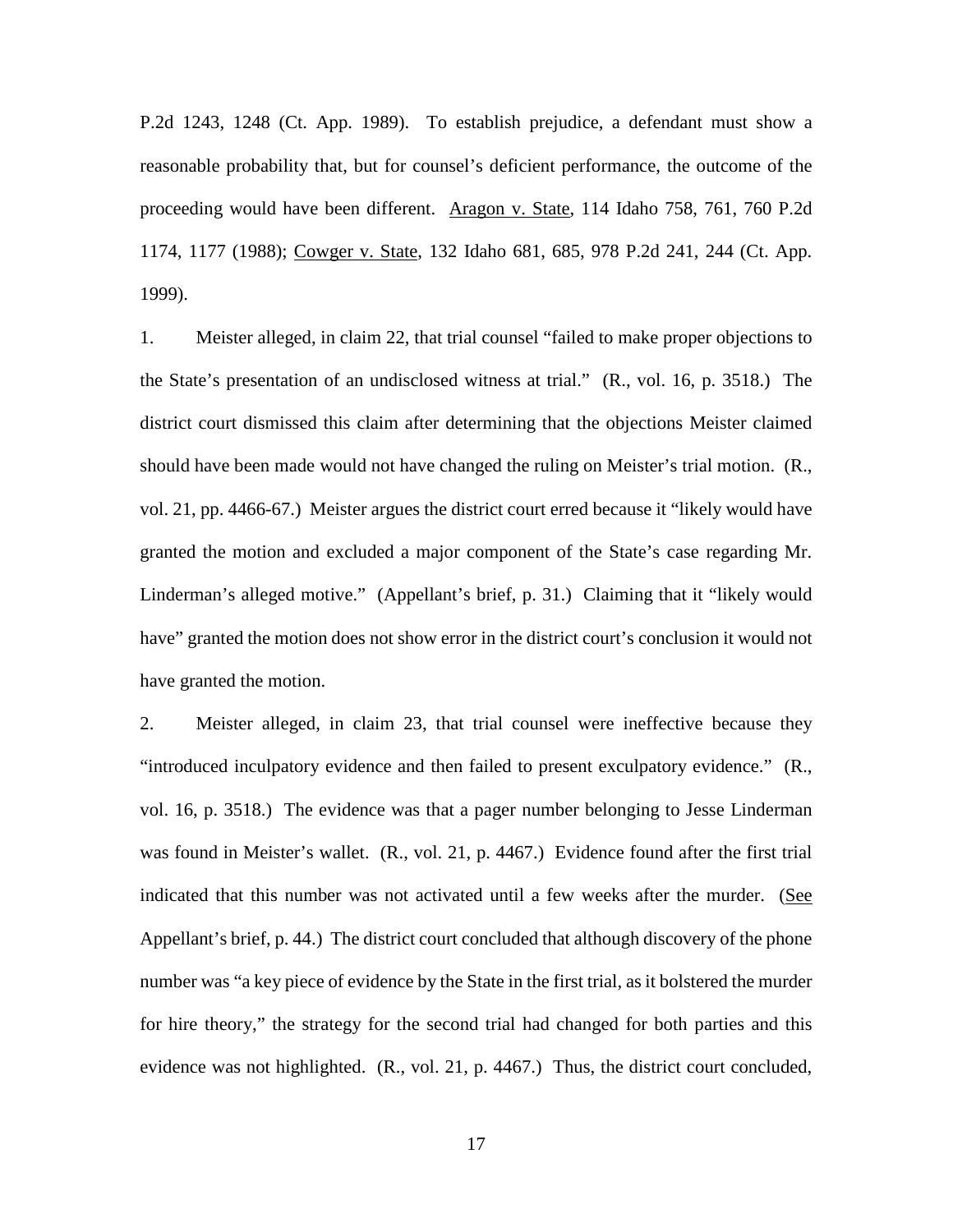neither deficient performance nor prejudice regarding the handling of the evidence was shown. (Id.)

Review of the record supports the district court's analysis. The evidence presented showed that Meister stated to police that when they planned the murder Linderman provided his mother's address and phone number as his contact information, and Meister may have put that information in his wallet. (R., vol. 17, p. 3586.) Trial counsel admitted evidence of the papers found in Meister's wallet upon his arrest. (R., vol. 13, pp. 2854-55 (Tr., p. 1967, L. 24 – p. 1968, L. 12; p. 1969, L. 19 – p. 1971, L. 16).) The prosecution, in redirect, elicited testimony that on one of the papers in Meister's wallet was "a phone number belonging to Jesse Linderman." (R., vol. 14, p. 2862 (Tr., p. 1999, L. 14 – p. 2000, L. 23).) Meister has claimed no other appearance of evidence of Linderman's phone number or that this evidence was mentioned in closing arguments.

On this record the district court did not err in concluding that Meister had failed to show trial counsel rendered deficient performance or that Meister was prejudiced. "It is generally agreed that the decision of what evidence should be introduced at trial is considered strategic or tactical." Bagshaw v. State, 134 Idaho 34, 38, 121 P.3d 965, 969 (Ct. App. 2005) (citation omitted). It is also well established that the "lack of objection to testimony fall[s] within the area of tactical, or strategic, decisions." Giles v. State, 125 Idaho 921, 924, 877 P.2d 365, 368 (1994). "A court considering a claim of ineffective assistance must apply a 'strong presumption' that counsel's representation was within the 'wide range' of reasonable professional assistance." Harrington v. Richter, 562 U.S. 86, 104 (2011) (quoting Strickland, 466 U.S. at 689). "When evaluating an ineffective assistance of counsel claim, this Court does not second-guess strategic and tactical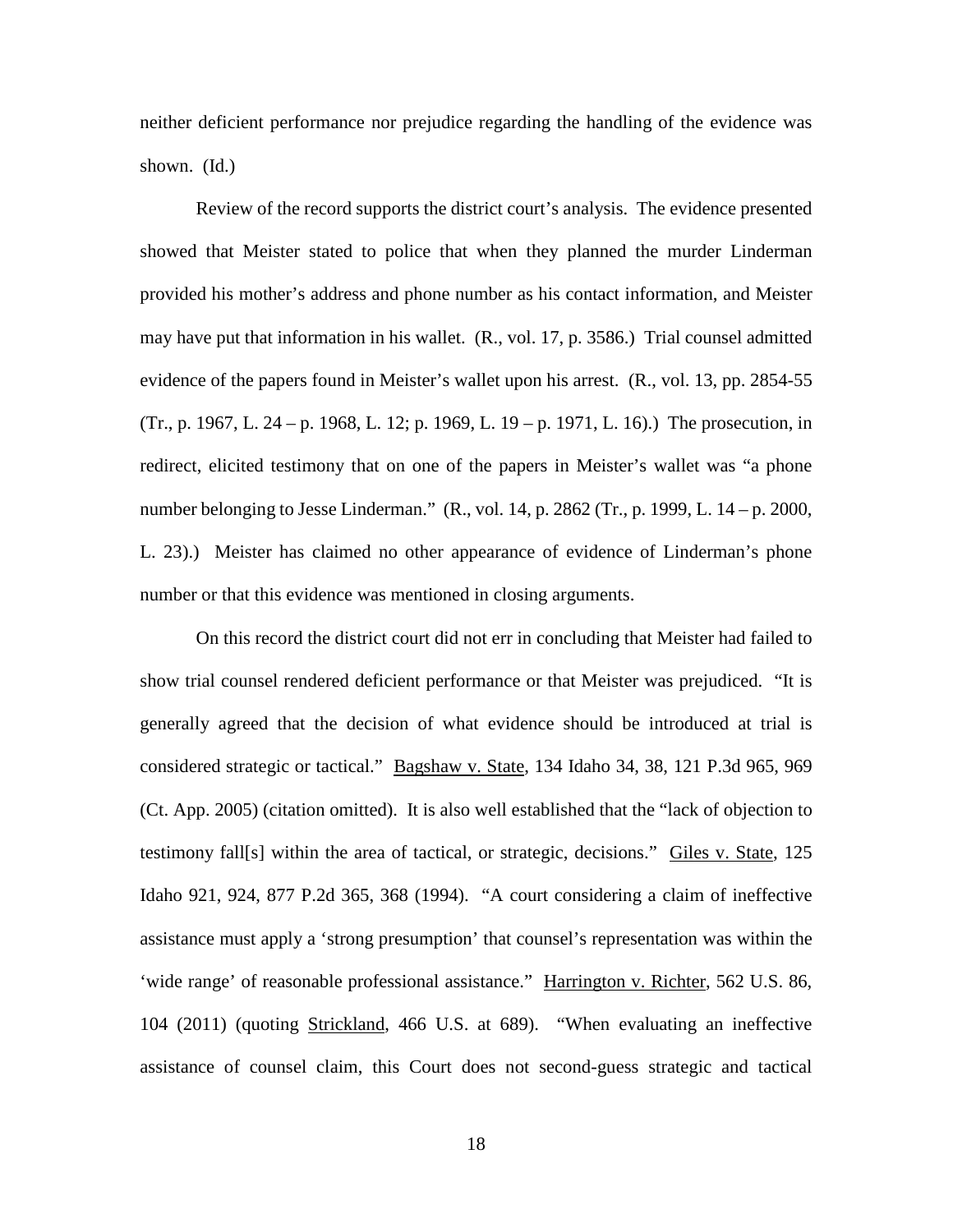decisions, and such decisions cannot serve as a basis for post-conviction relief unless the decision is shown to have resulted from inadequate preparation, ignorance of the relevant law or other shortcomings capable of objective review." State v. Payne, 146 Idaho 548, 561, 199 P.3d 123, 136 (2008). Because Meister presented no evidence that the tactical decisions made here were the result of any objective shortcoming, or that they resulted in prejudice, the district court correctly dismissed this claim.

Meister argues the district court erred because the jury could have concluded that the evidence of Linderman's pager number in his wallet corroborated Meister's confession to colluding with Linderman to perform the murder. (Appellant's brief, pp. 14-15, 43-45.) Of course the presence of the pager number does corroborate the statement in that it shows a connection between Meister and Linderman. Meister's argument seems to be that because the jury may have assumed that the number in Meister's wallet was Linderman's mother's number they may have given it extra corroborative weight. Meister's speculation that the jury may have been confused that the evidence that he had *Linderman's* number in his wallet meant he had *Linderman's mother's* number in his wallet shows no error by the district court.

3. Meister alleged his trial counsel were ineffective for not asserting objections to questions or arguments presented by the prosecutor. (R., vol. 16, pp. 3518-21 (claims 24- 32).) The district court dismissed these claims because Meister failed to show deficient performance or prejudice. (R., vol. 21, p. 4467-68.) Meister argues the district court erred because there was "no reasonable trial strategy for defense counsel to acquiesce in the many examples of prosecutorial misconduct described above" and claims the district court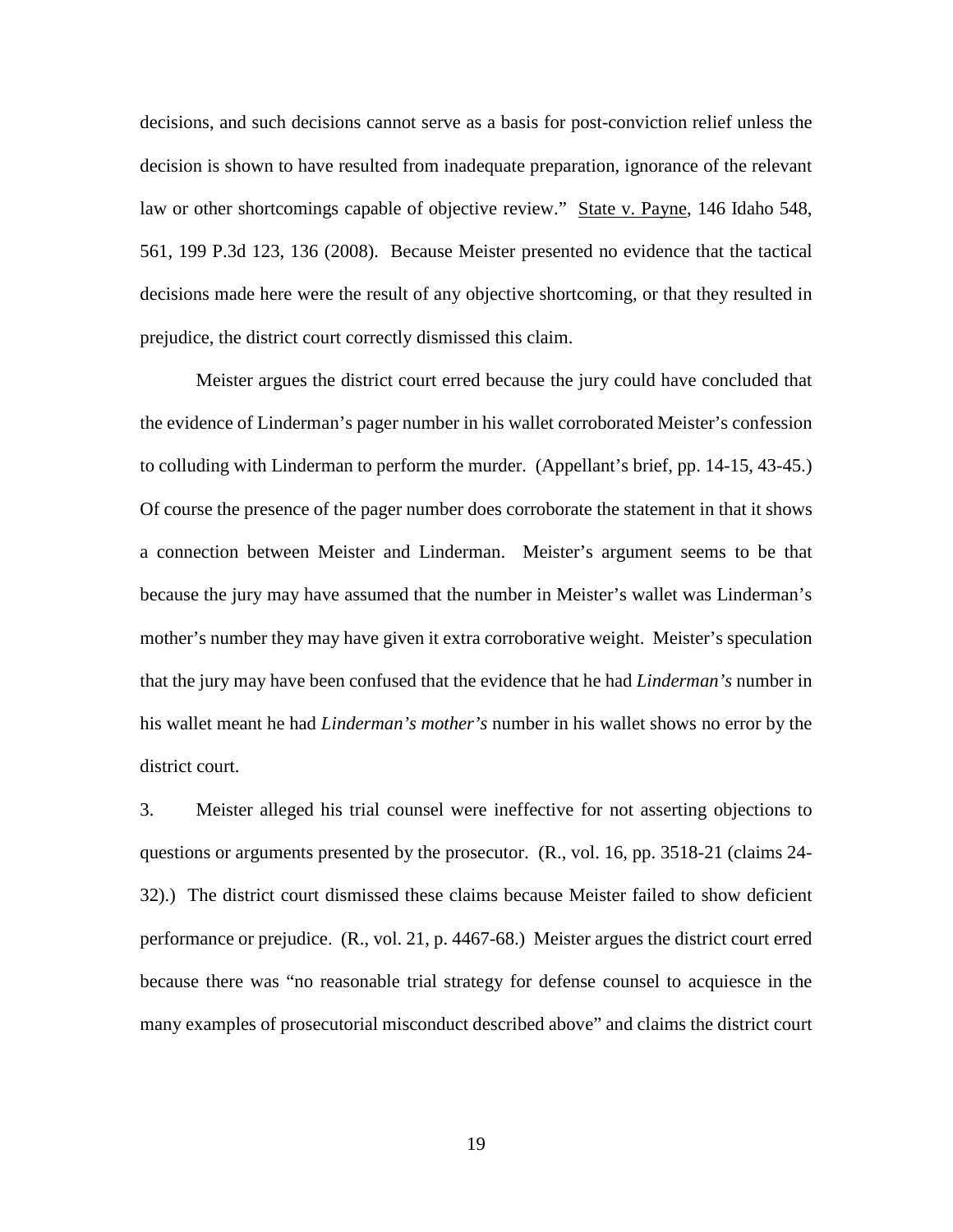applied an incorrect prejudice standard. (Appellant's brief, p. 42.) These claims of error do not withstand analysis.

Meister claims ineffective assistance of counsel for not objecting to questions to Keim about his Odinist beliefs. (Appellant's brief, pp. 31-33.) As set forth above, the prosecutor's inquiry was proper. (Respondent's brief at I.C.1.) Even if the prosecutor's questions were potentially objectionable, the resulting evidence (that Odinists pursue the "Nine Nobel Virtues" of "courage, truth, honor, discipline, self-reliance, perseverance, fidelity, hospitality and industriousness") was not prejudicial, and perhaps helpful to the defense. (R., vol. 15, p. 3295 (Tr., vol. 5, p. 3596, Ls. 1-20); R., vol. 15, p. 3299 (Tr., p. 3613, L. 17 – p. 3614, L. 3); R., vol. 16, p. 3301 (Tr., p. 3622, Ls. 13-15).) The evidence presented, which merely shows the questions being asked without objection, does not show a prima facie claim of objective shortcoming or prejudice.

Meister next argues it was ineffective assistance of counsel to not object to the prosecutor's discussion of Meister's credibility in closing argument. (Appellant's brief, pp. 33-35.) The prosecutor argued that Meister's trial testimony was not credible when compared to his confession, evidence of his actions, physical evidence, and the testimony of other witnesses. (R., vol. 16, pp. 3412-18 (Tr., p. 3989 L.  $20 - p$ . 4014, L. 2).) This was entirely proper. See State v. Felder, 150 Idaho 269, 273, 245 P.3d 1021, 1025 (Ct. App. 2010) (latitude in discussing evidence includes "right to express how, from that party's perspective, the evidence confirms or calls into doubt the credibility of particular witnesses"). Meister argues that the prosecutor gave her "bald opinion" without "references and contrast to testimony or other evidence from which dishonesty permissibly could be inferred." (Appellant's brief, pp. 33-34.) This argument egregiously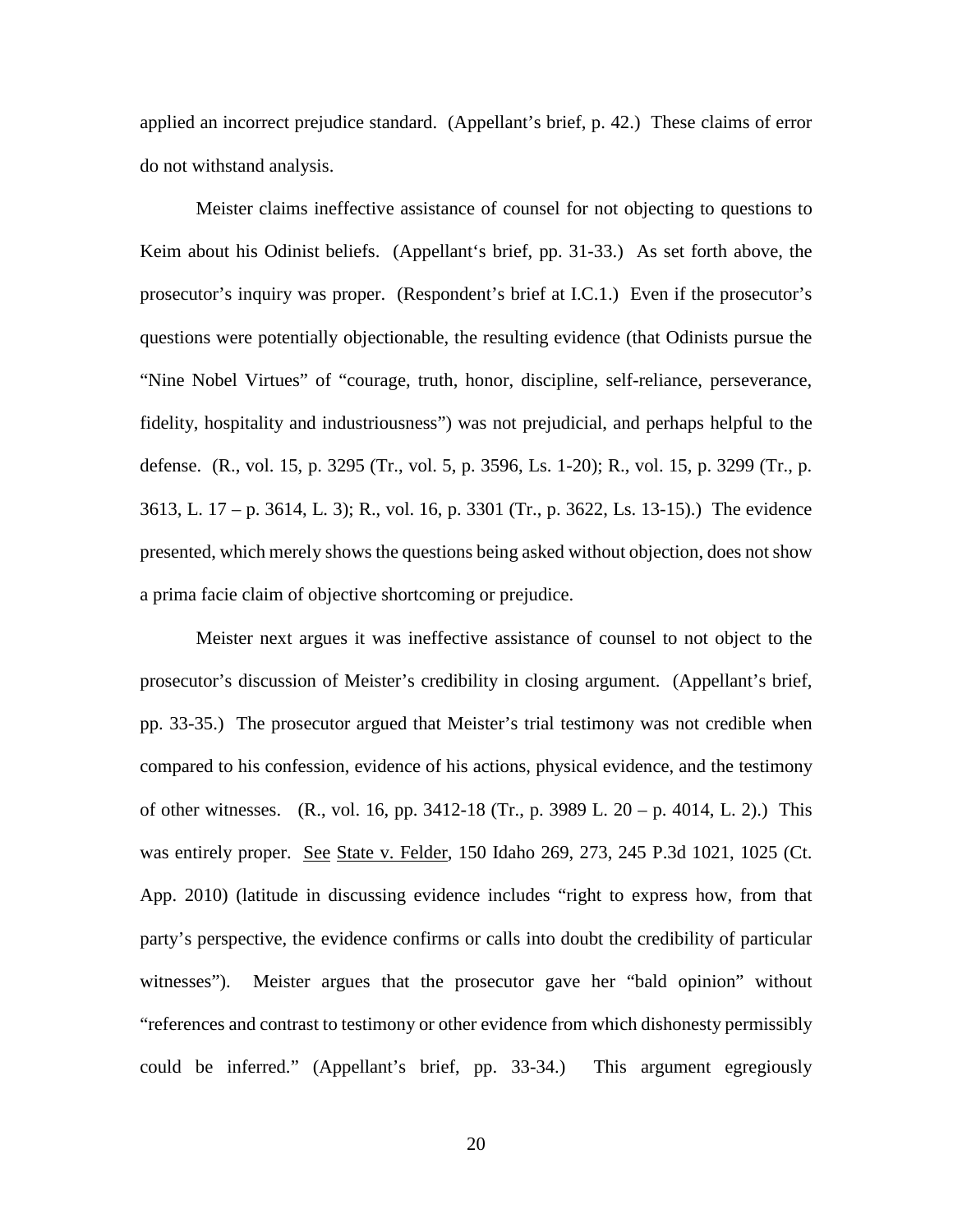misrepresents the record, which literally has pages of references to the evidence supporting the prosecutor's credibility argument. This claim is at best frivolous.

Meister next argues that counsel should have objected to the prosecutor's hypothetical question, asked in rebuttal closing in relation to conflicting testimony regarding what happened during the unrecorded part of Meister's police interview: "Again, who has the most incentive to be dishonest about what happened?" (R., vol. 16, p. 3432) (Tr., p. 4067, L. 22 – p. 4069, L. 18); Appellant's brief, pp. 34-35.) This was a proper argument. State v. Ehrlick, 158 Idaho 900, 928, 354 P.3d 462, 490 (2015) ("In a closing argument, the parties are entitled to explain how, from their own perspectives, the evidence confirms or calls into doubt the credibility of particular witnesses." (internal brackets and quotes omitted)). Meister contends the prosecutor was improperly arguing that in order to find Meister not guilty, the jury would have to conclude the officers were lying. (Appellant's brief, pp. 34-35.) This argument is facially frivolous; therefore it was not ineffective for trial counsel to refrain from making it.

Meister next argues that his trial counsel was ineffective for not objecting to the scope of the state's rebuttal, claiming that some or all of it was redundant to its case-inchief. (Appellant's brief, pp. 35-36.) Meister has failed to show that such lack of objection rises to the level of violating the Sixth Amendment.

Next Meister claims his counsel was ineffective for not objecting to the prosecutor's argument that Meister tailored his testimony to fit that of his expert. (Appellant's brief, pp. 36-37.) Meister contends the prosecutor's argument was "false" based on his claims of what the first and second transcripts say. (Appellant's brief, p. 37 (citing Meister's "detailed comparison of the 2011 and 2003 transcripts" (R., vol. 18, pp.

21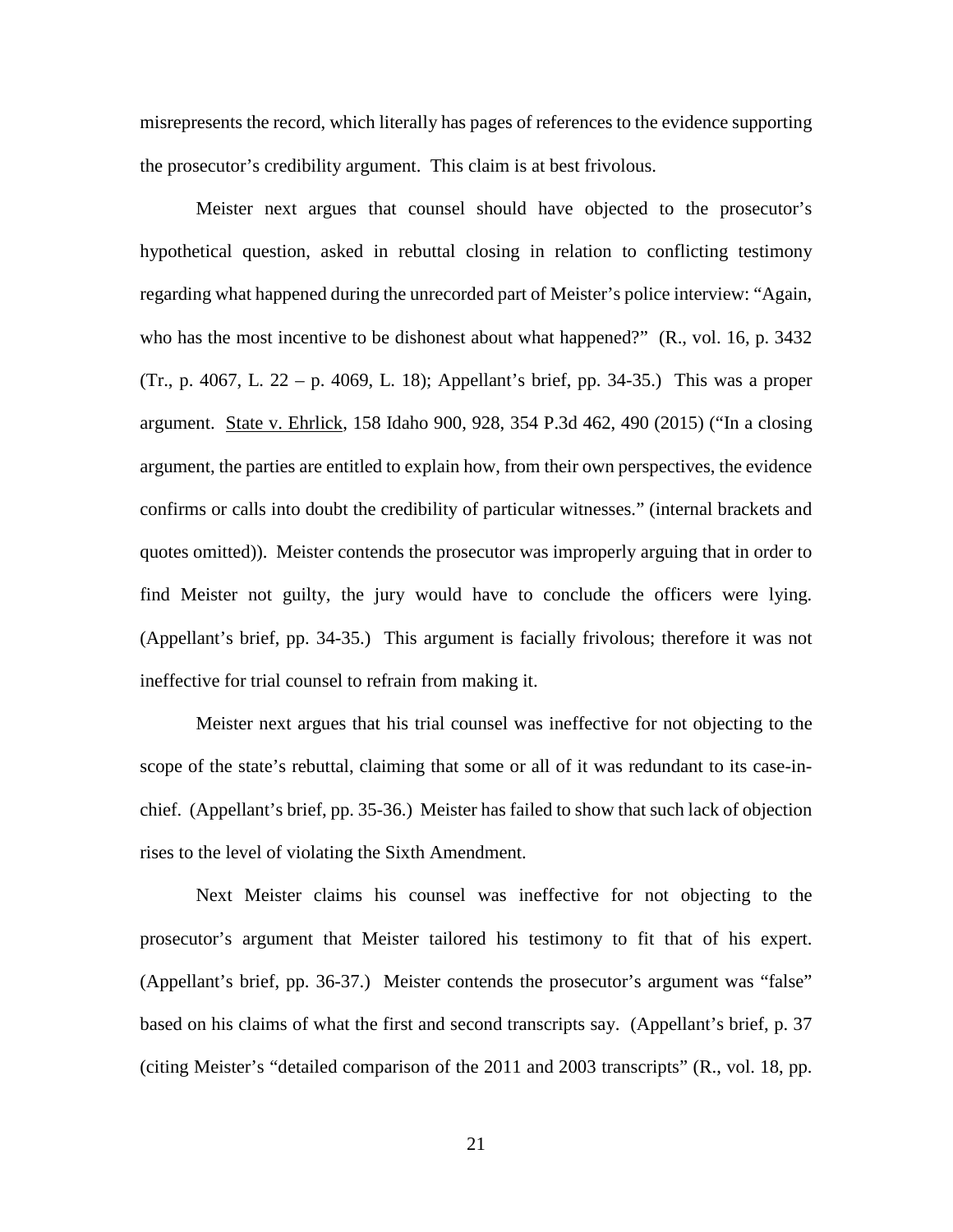3932-35).) The prosecutor's argument, however, was based on the evidence. The prosecutor cross-examined Meister extensively about his assertion his confession to police was false, relying heavily on differences in his prior testimony and his current testimony regarding the police interrogation. (R., vol. 15, pp. 3238-53.) The prosecutor also used other recorded statements Meister made to undercut his claims he falsely confessed because he felt overwhelmed. (R., vol. 15, pp. 3261-64.) Meister's argument shows no error by the district court.

Meister next argues that trial counsel was ineffective for failing to "object to the State's introduction of evidence that suggested Mr. Meister possessed criminal tendencies." (Appellant's brief, pp. 37-38.) The flaw in Meister's contentions is readily apparent. He claims that his attorney should have objected to certain testimony by Duane Scott (Appellant's brief, p. 38 (citing R., vol. 13, pp. 2802-03)), but does not contend the prosecutor asked an improper question. The questions that led to the challenged evidence were, respectively, "You didn't tell Sergeant Aston about this exchange you had with David Meister following Tonya Hart's murder, did you, about him saying that he did it?" and "And what—why were you talking with Detective Besst?" (R., vol. 13, pp. 2802-03 (Tr., p. 1759, Ls. 17-19; Tr., p. 1763, Ls. 3-4).) The questions were not objectionable, and therefore no ineffective assistance of counsel claims could flow from lack of an objection. As to whether the non-responsive answers could have been objected to, counsel could have moved to strike them after the jury heard them, but Meister has failed to show any objective shortcoming in counsel's decision not to call more attention to them.

Meister contends his counsel was ineffective for not objecting to questions regarding whether Meister performed tattoos in prison. (Appellant's brief, p. 38-39.) He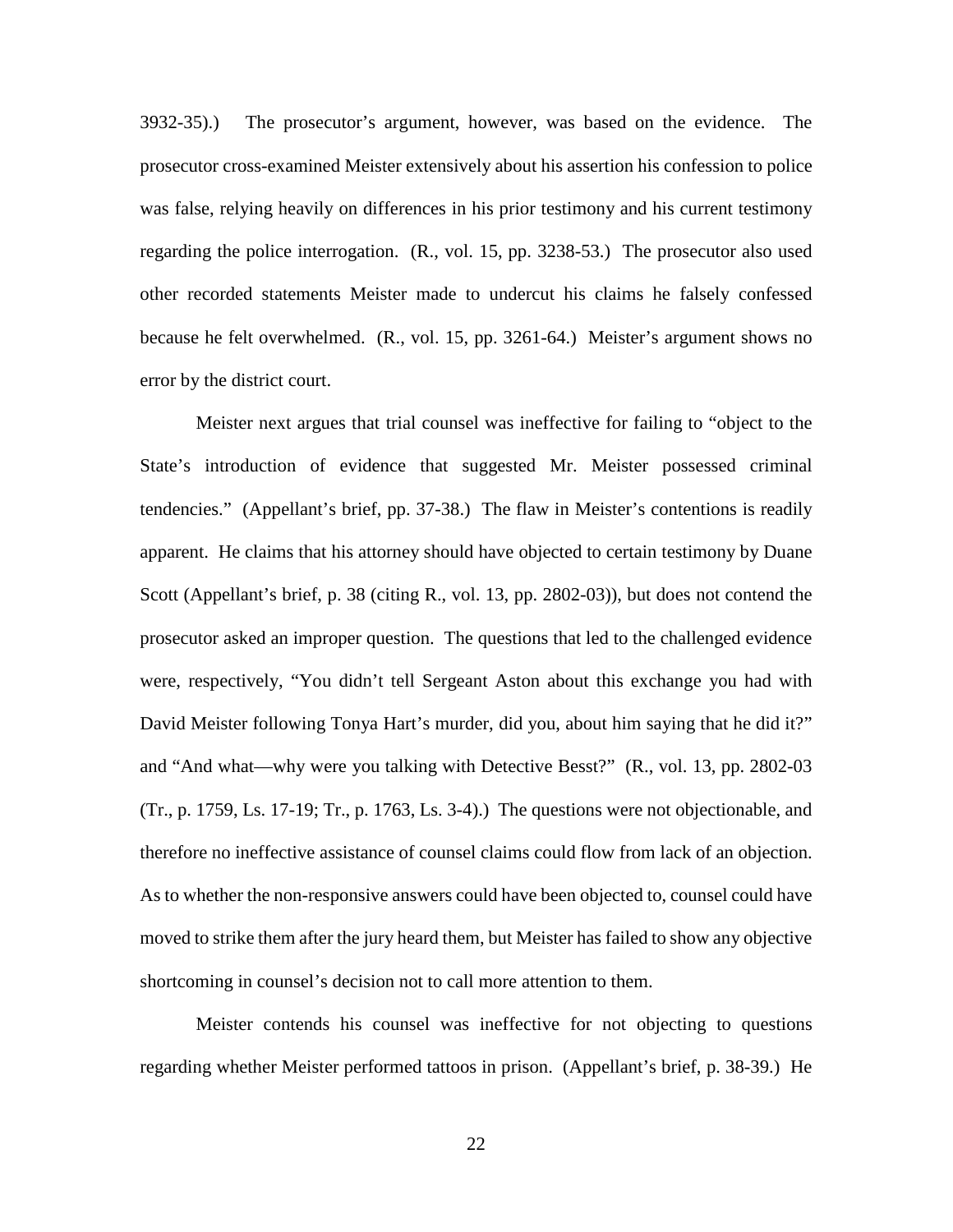argues this evidence was "character evidence of a general disregard for rule of law." (Id. at 38.) The state is unaware of any law prohibiting tattooing, in or out of prison. See I.C. § 18-1523(2) (prohibiting tattooing of minors under the age of 14). Evidence that Meister was a tattoo artist was prevalent at trial, including in his direct examination. (See, e.g., R., vol. 15, pp. 3083-85, 3089, 3091-92, 3144-46, 3210.) Meister has failed to show that he presented a prima facie claim of deficient performance or prejudice.

Finally, Meister asserts his counsel was ineffective for not objecting to an argument that he claims told the jury that Meister "has and enjoys benefits he does not deserve" because "he killed Ms. Hart without giving her the courtesy of the same due process he now received." (Appellant's brief, pp. 39-40.) This reading of the argument is, at a minimum, a stretch. The prosecutor specifically stated that the due process rights of a defendant are "what we in our society want" and specifically asked for a conviction because "that's what the evidence compels you to do."  $(R., vol. 16, p. 3419 (Tr., p. 4015, L. 16 –$ p. 4016, L. 7).) The prosecutor did not argue that Meister did not deserve a fair trial because he did not give a fair trial to his victim. Even if the argument was in some way objectionable, however, Meister has presented no evidence suggesting that counsel's decision to not object was based on any objective shortcoming or that Meister was prejudiced.

Meister's argument that there was "no reasonable trial strategy for defense counsel to acquiesce in the many examples of prosecutorial misconduct described above" (Appellant's brief, p. 42) fails because the objections he claims should have been asserted are meritless or trivial. Even if colorable objections could have been raised, whether to raise them was squarely within the realm of counsel's tactical considerations. Furthermore,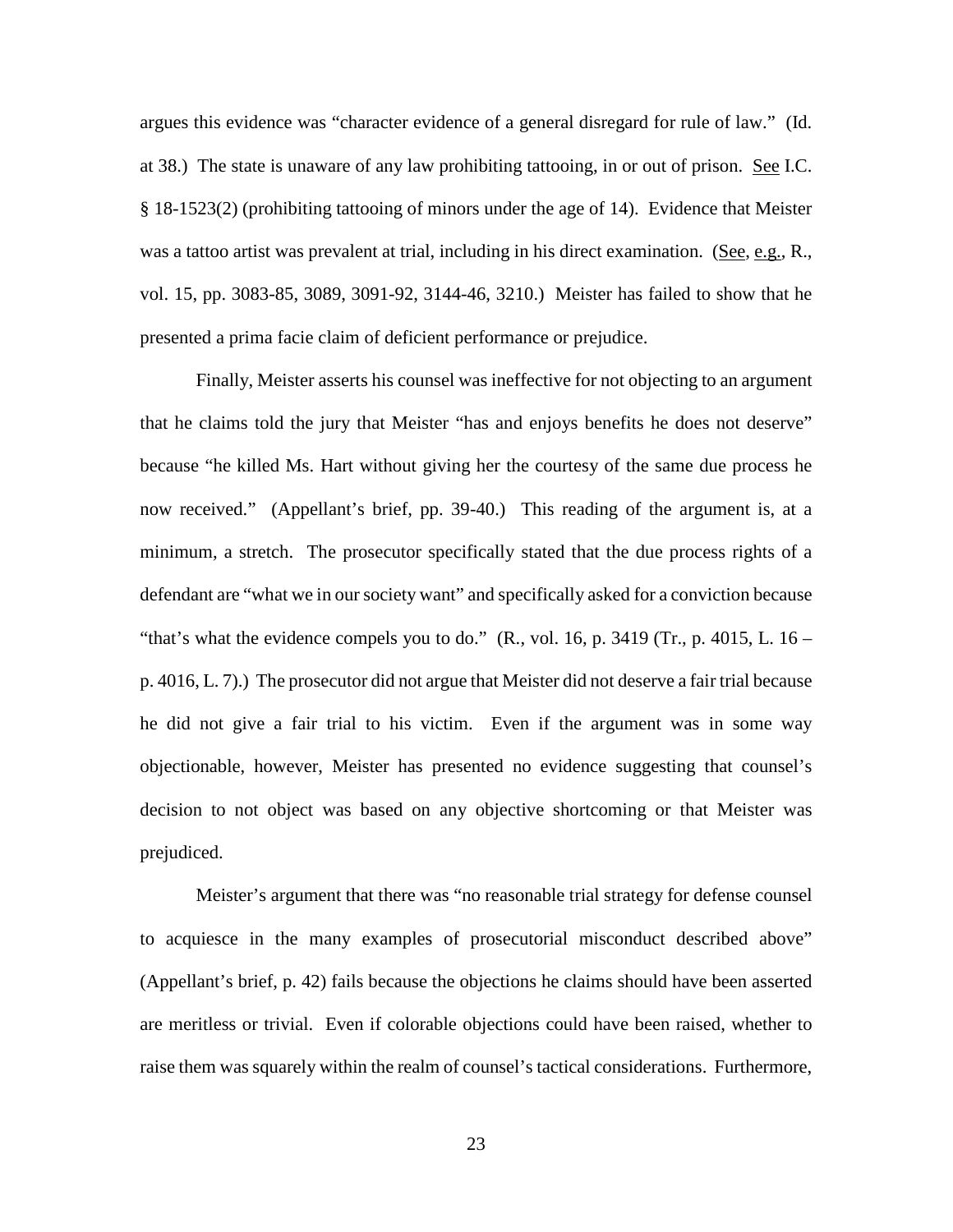Meister's claim the district court applied an incorrect prejudice standard (Appellant's brief, p. 42) is irrelevant because this Court applies the "same standards" as employed in the trial court. McKinney v. State, 162 Idaho 286, 396 P.3d 1168, 1176 (2017) (internal quotation omitted). Even if the trial court had employed an incorrect prejudice standard (a claim the state denies) such does not excuse the complete lack of evidence of prejudice.

4. In claim 33 Meister alleged his trial counsel were ineffective for introducing "improper and prejudicial character evidence" against him in the form of statements to officers that Meister had a "sick sense of humor." (R., vol. 16, pp. 3521-22; see also R., vol. 18, pp. 3949-50.) The district court dismissed this claim for lack of evidence of either deficient performance or prejudice. (R., vol. 21, pp. 4468-69.)

The record supports the district court's ruling. At trial the defense objected to witness Duane Scott testifying about Meister "telling sick sex jokes and laughing or joking about people killing people." (R., vol. 13, p. 2795 (Tr., p. 1731, Ls. 9-25).) Trial counsel did not have a problem with evidence "couched in terms of being a controversial joke," and understood the state was entitled to get into the matter of "why certain things weren't reported earlier." (R., vol. 13, p. 2795 (Tr., p. 1732, Ls. 5-21).) Scott testified that two days after the murder he and Meister discussed it, and Meister asked "what would you say if I told you I did it?" (R., vol. 13, p. 2801 (Tr., p. 1756, L. 2 – p. 1757, L. 4).) Scott was unsure if the comment was an inappropriate joke at the time, and therefore did not disclose the statement to police when interviewed.  $(R., vol. 13, pp. 2801-02 (Tr., p. 1757, L. 5 - p.$ 1761, L. 17).) Later in the trial defense counsel went through Scott's statements to an officer in detail, including that Meister had a "sick sense of humor" and would "talk and laugh about things that were gory, bloody or inappropriate to a conversation," but also that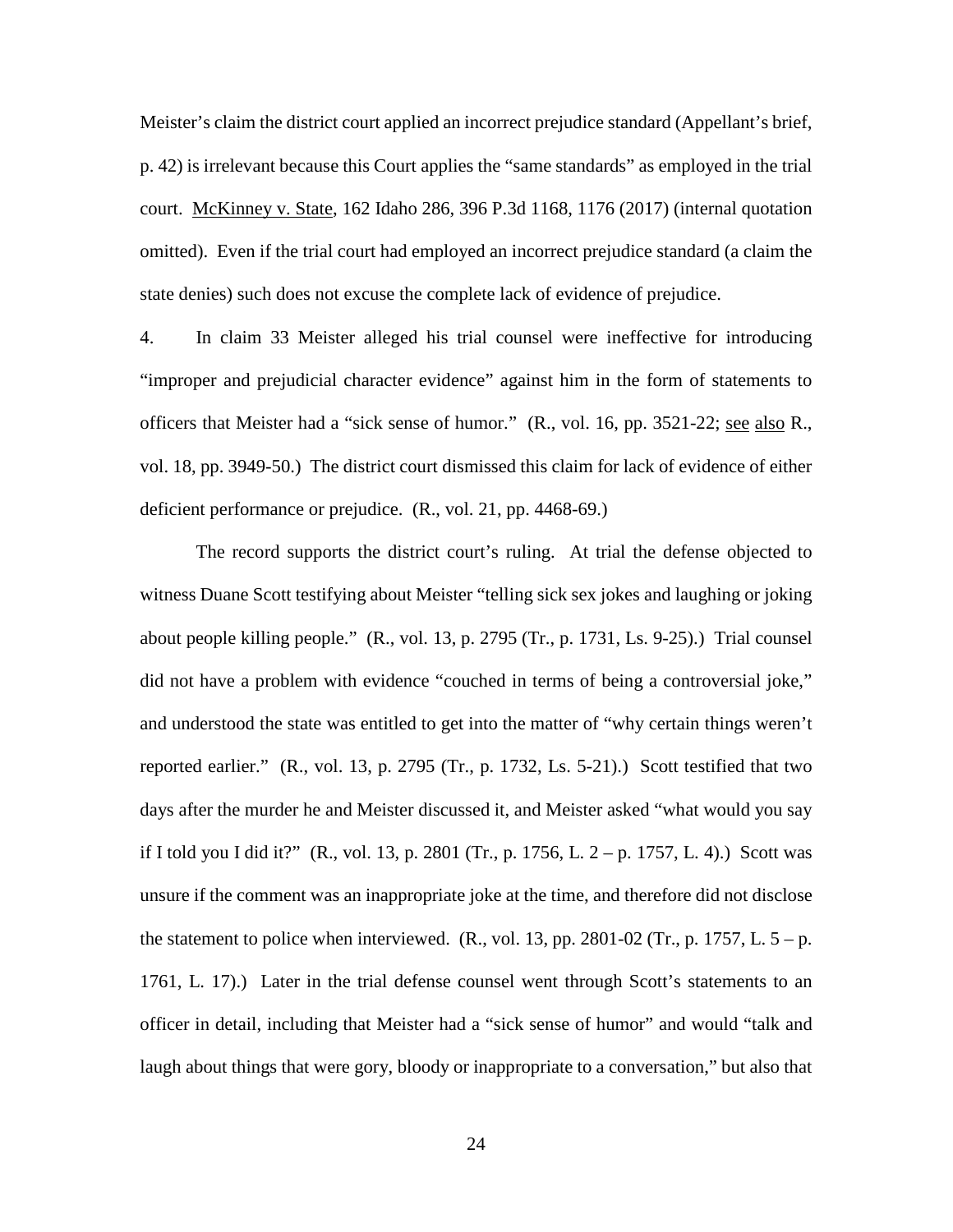"Scott told me he didn't recall Meister talking about Hart at all." (R., vol. 13, pp. 2821-22 (Tr., p. 1835, L.  $14 - p$ . 1841, L. 5).) The record shows that trial counsel reasonably addressed evidence of Meister's sense of humor and penchant for gory or inappropriate conversation in the context of Scott's testimony that Meister had made an incriminating statement and why Scott had not disclosed that statement to law enforcement.

Meister claims admission of the evidence "served no defense strategy" and "served no tactical purpose." (Appellant's brief, p. 46.) He does not, however, point to any evidence in the record supporting this argument and simply ignores the context which suggests that trial counsel in fact addressed the evidence in the context of trying to discredit Scott's explanation for his failure to disclose the statement he claimed Meister made.

5. Finally, the district court dismissed claims 34-43, claiming that trial counsel should have introduced certain evidence to show the details of his confession were not true, because there was no evidence of objective deficiency in counsel's strategic decisions and no evidence of prejudice. (R., vol. 21, pp. 4469-70.) "The Petitioner's assertions do not raise a genuine issue of material fact that counsel's tactical decisions fell below an objective standard of reasonableness or that they were based on lack of preparation or ignorance of the law." (R., vol. 21, p. 4469.) Moreover, there was not prejudice because of the "overwhelming evidence of guilt in this case." (R., pp. 4469-70.)

On appeal Meister argues that claims 34-39 and 41 were wrongly dismissed. (Appellant's brief, pp. 10-22.) He contends the decision to challenge the confession was "a sound strategical decision" but the defense was not presented "reasonably and competently." (Appellant's brief, p. 20 (internal quotes omitted).) This argument does not address the district court's holding. Trial counsel's "decision of what evidence should be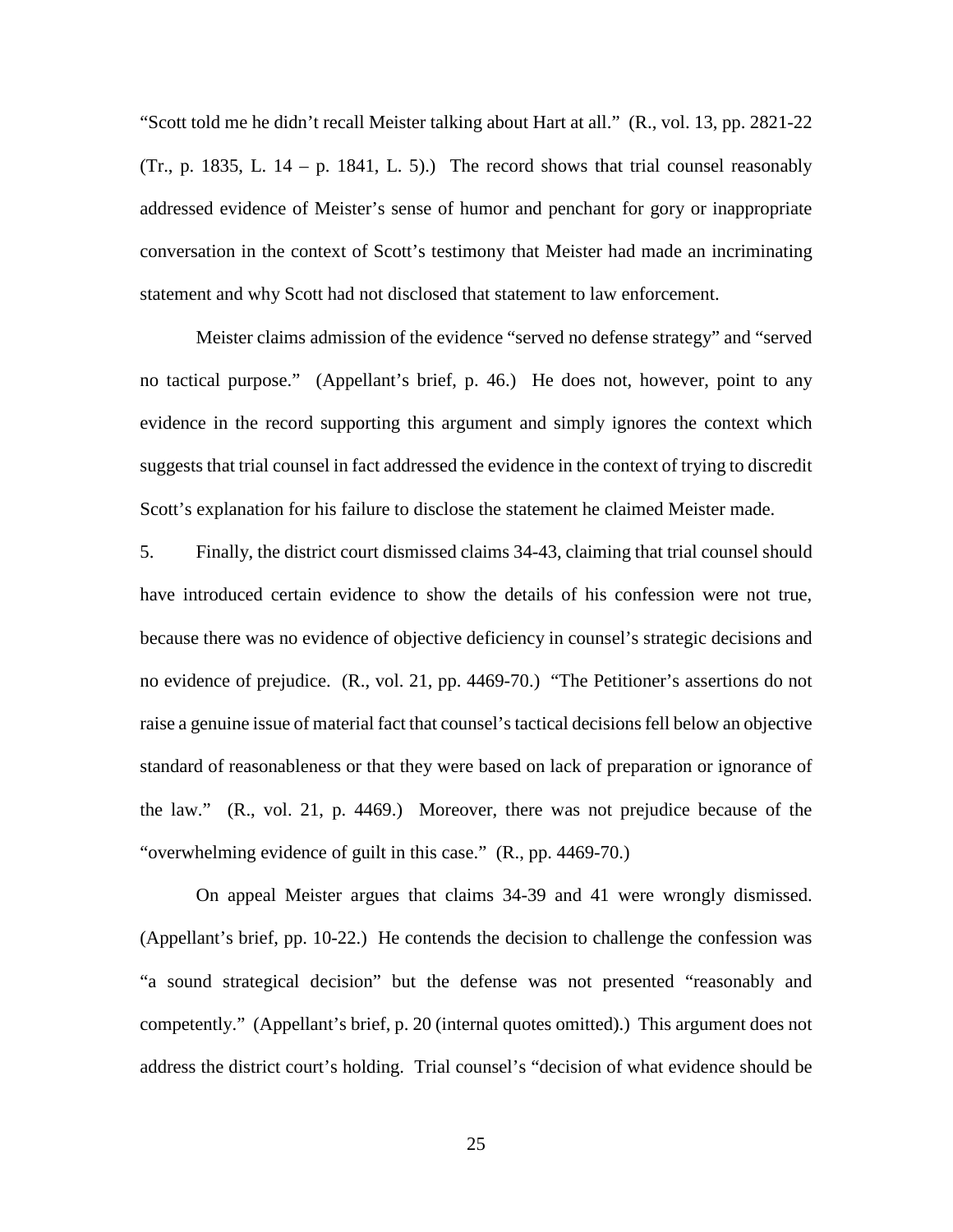introduced at trial is … tactical." State v. Yakovac, 145 Idaho 437, 447, 180 P.3d 476, 486 (2008). "The decision of what witnesses to call is an area where we will not second guess counsel without evidence of inadequate preparation, ignorance of the relevant law, or other shortcomings capable of objective evaluation." State v. Payne, 146 Idaho 548, 563, 199 P.3d 123, 138 (2008). The district court concluded Meister presented no evidence suggesting an objective shortcoming by counsel in choosing what evidence and testimony to present and Meister has not argued otherwise.

Meister also argues that the district court engaged in "inappropriate speculation" that counsel's choices regarding evidence were tactical. (Appellant's brief, p. 21.) Again, Meister's argument fails as a matter of law. "A court considering a claim of ineffective assistance must apply a 'strong presumption' that counsel's representation was within the 'wide range' of reasonable professional assistance." Harrington v. Richter, 562 U.S. 86, 104 (2011) (quoting Strickland v. Washington, 466 U.S. 668, 689 (1984)). The trial court applied the correct legal standard.

Finally, Meister states that the district court's decision on prejudice was wrong. (Appellant's brief, pp. 21-22 (citing R., vol. 18, pp. 3781-98 (comparing Court of Appeals' statement of facts, which omitted Meister's confession because that was challenged on appeal, with Meister's claims)).) He has done nothing to show it, however.

The district court summarily dismissed Meister's claims of ineffective assistance of counsel for lack of evidence of deficient performance and prejudice. Meister has failed to show error.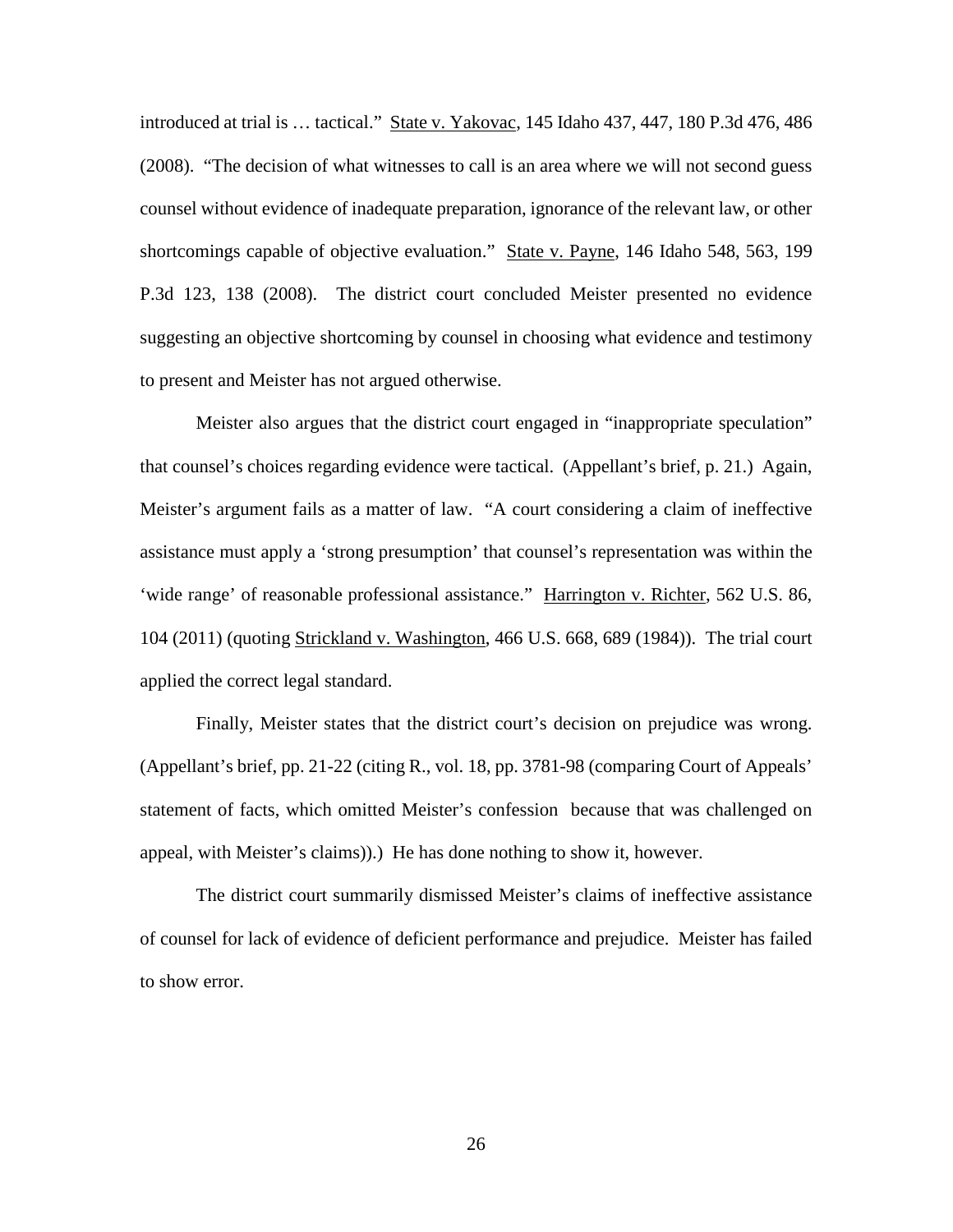## III. Meister Has Shown No Error In The Dismissal Of His Claim Related To The Rulings On The Admissibility Of Dr. Ofshe's Testimony

Meister alleged the district court erred in the criminal trial by ruling inadmissible certain areas of proposed testimony by Dr. Ofshe, Meister's false confession expert. (R., vol. 16, p. 3525.) The district court dismissed this claim as "previously raised and considered on appeal." (R., vol. 21, p. 4470 (citing Hall v. State, 126 Idaho 449, 452, 885 P.2d 1165, 1168 (Ct. App. 1994) ("An issue previously raised and considered on appeal need not be reconsidered in an application for post-conviction relief.")).) Meister argues the district court erred because the Court of Appeals decided the case on the basis of harmless error and never addressed a claim of a due process violation from exclusion of the evidence. (Appellant's brief, pp. 47-50.) This argument overlooks the fact that the Court of Appeals' determination that the error, if any, was harmless is still binding.

## IV. Meister Has Shown No Error In The Dismissal Of His Claim Related To Whether The Jury Room Was Sufficiently Sound-Proofed

#### A. Introduction

Meister claimed the jury room "was not sufficiently insulated from sound generated within the courtroom allowing the jury when absent from the courtroom to nonetheless hear the proceedings from which the jurors had been excused." (R., vol. 16, pp. 3525-26.) The district court dismissed this claim for lack of supporting evidence. (R., vol. 21, p. 4470.) Meister contends he did provide sufficient evidence, in the form of Meister's factual claims, an affidavit, and a matter on the record of the criminal trial. (Appellant's brief, p. 52.) Review of the record in light of applicable law shows no error by the district court.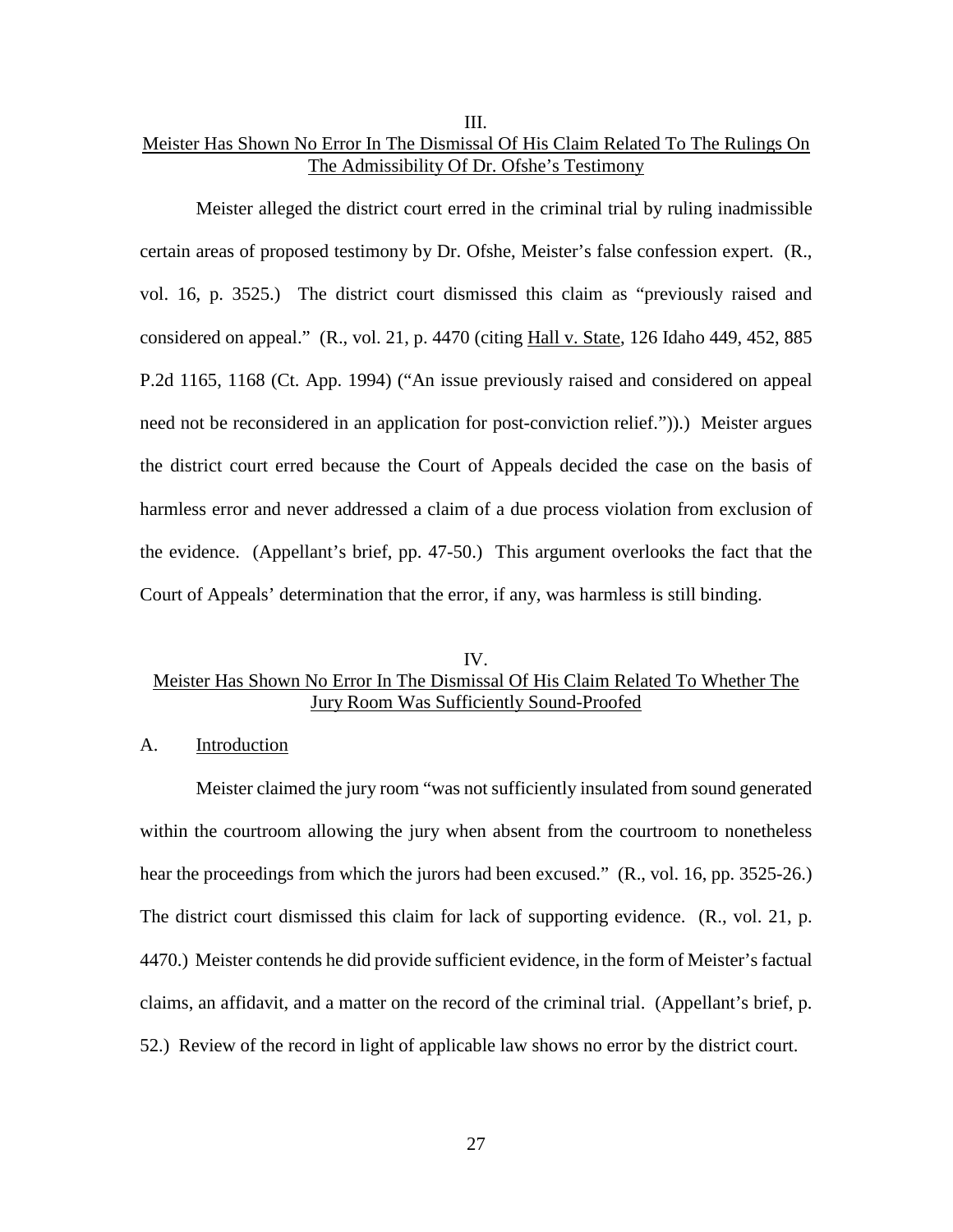#### B. Standard Of Review

On appeal from summary dismissal of a post-conviction petition, the appellate court "will determine whether a genuine issue of fact exists based on the pleadings, depositions and admissions together with any affidavits on file and will liberally construe the facts and reasonable inferences in favor of the non-moving party." Kelly v. State, 149 Idaho 517, 521, 236 P.3d 1277, 1281 (2010).

## C. Meister Did Not Present Evidence To Establish A Prima Facie Claim That The Jury Heard Inadmissible Evidence

Idaho Code § 19-4906 authorizes summary dismissal of an application for postconviction relief, in response to a party's motion or on the court's own initiative, if the applicant "has not presented evidence making a prima facie case as to each essential element of the claims upon which the applicant bears the burden of proof." Berg v. State, 131 Idaho 517, 518, 960 P.2d 738, 739 (1998). Until controverted by the state, allegations in a verified post-conviction application are, for purposes of determining whether to hold an evidentiary hearing, deemed true. Cooper v. State, 96 Idaho 542, 545, 531 P.2d 1187, 1190 (1975). However, the court is not required to accept either the applicant's mere conclusory allegations, unsupported by admissible evidence, or the applicant's conclusions of law. Ferrier v. State, 135 Idaho 797, 799, 25 P.3d 110, 112 (2001); Roman v. State, 125 Idaho 644, 647, 873 P.2d 898, 901 (Ct. App. 1994).

Review of the evidence Meister submitted in support of his claim shows he did not establish a prima facie claim of any violation of his rights. Meister supported this claim with three things: (1) his own statement that (a) he had been in the jury room at some unspecified time and "could clearly hear through the closed doors the voices of the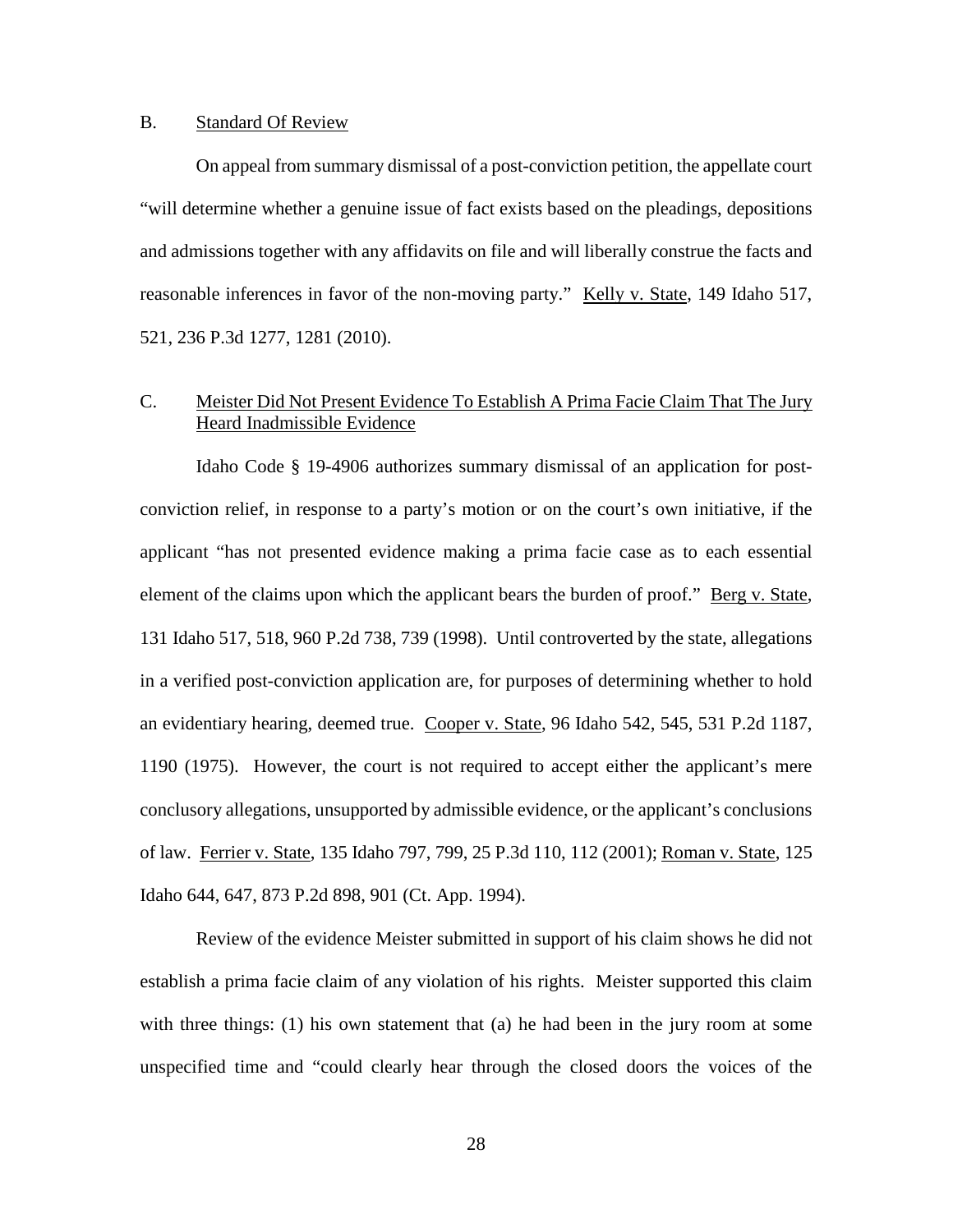presiding judge and counsel in attendance" and (b) that in the 2003 trial he could hear the jury play the recording of his confession while in the courtroom (R., vol. 19, p. 4005); (2) a citation to the trial transcript where, during the 2011 trial, the prosecutor requested that the volume of a recording being played outside the presence of the jury be lowered (R., vol. 19, pp. 4005-06; R., vol. 14, pp. 2947-48 (Tr., p. 2339, L. 25 – p. 2342, L. 5)); and (3) an affidavit of Margaret Lynn Aldridge stating that she attended the 2003 trial and "[f]rom the spectator's area of Courtroom Three where I was seated I could clearly hear through the shut doors of the jury room that the jury was listening to the audio recording of David Meister's confession to police that was an exhibit at trial" (R., vol. 17, pp. 3602-03). The district court's determination that this evidence was bare and conclusory was correct.

On appeal Meister argues that the evidence was admissible and relevant. (Appellant's brief, pp. 52-53.) This argument merely begs the question of whether, after considering the evidence, it was still speculative that the jury in the 2011 trial in fact heard inadmissible evidence.<sup>[4](#page-35-0)</sup>

Meister next argues that evidence of events in 2003 show what happened in 2011 because "[t]here is no evidence that in the interval of eight years the jury room was soundproofed." (Appellant's brief, p. 53.) In addition to the misconception of who had

 $\overline{a}$ 

<span id="page-35-0"></span><sup>&</sup>lt;sup>4</sup> Meister's claim that the jury hearing inadmissible evidence is a structural error is without merit. In Arizona v. Fulminante, 499 U.S. 279, 306-12 (1991) (cited at Appellant's brief, p. 51), the Supreme Court of the United States held that "admission of an involuntary confession" was "a classic 'trial error'" and therefore subject to harmless-error analysis. The jurors being inadvertently exposed to inadmissible evidence as it was discussed in court was no less a trial error subject to harmless error analysis. However, which legal standard would apply if the jurors did hear inadmissible evidence discussed in court proceedings from which they were excluded is not relevant to this case where the district court deemed the evidence that the jurors did in fact overhear those proceedings speculative.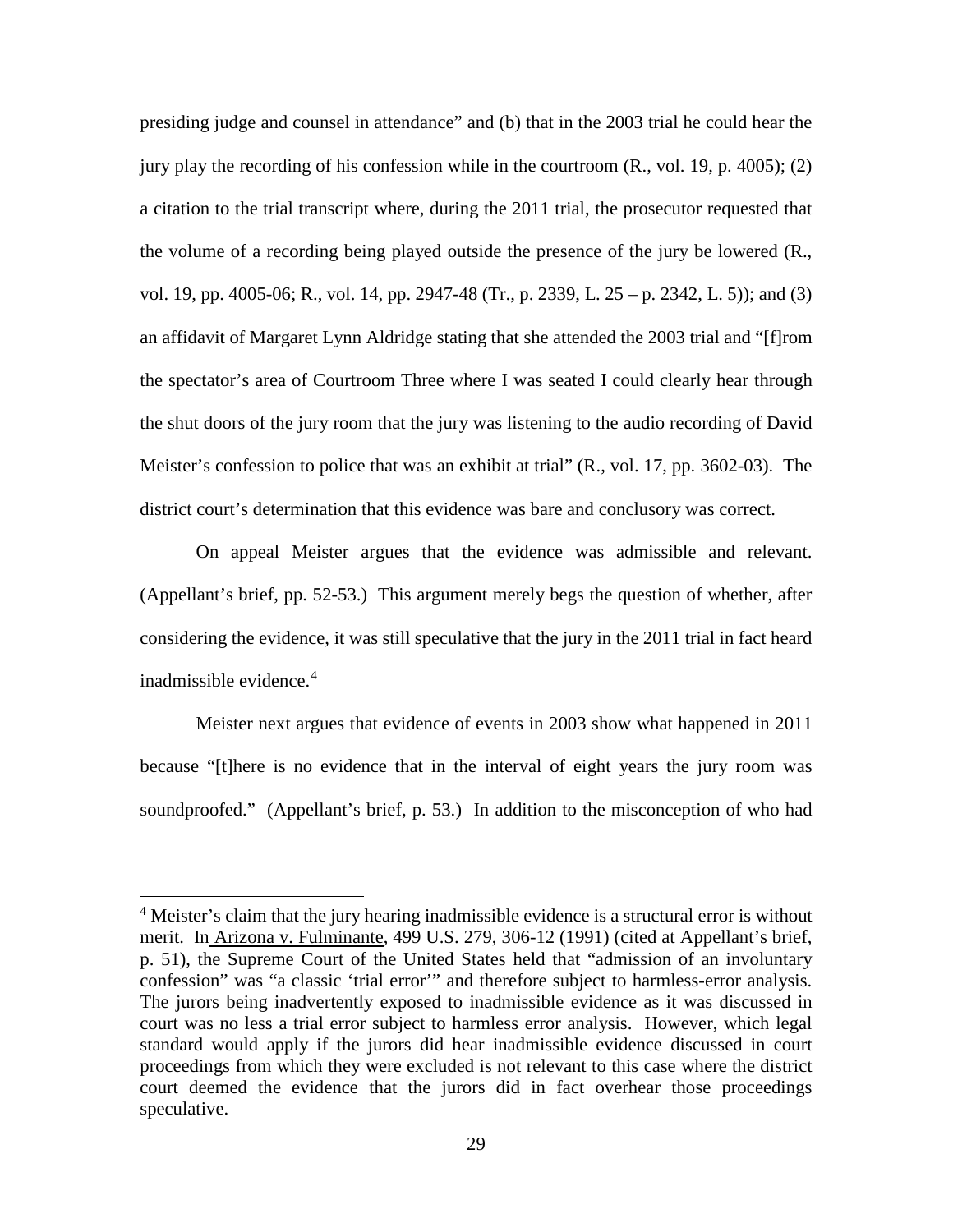the burden of presenting evidence to avoid summary dismissal, this argument misses the point that, even with the evidence of events in 2003, whether the jury in the relevant case heard and considered matters not meant for it was still speculative.

Meister also argues that there was evidence that the jury heard inadmissible evidence in 2011 because the prosecutor "expressed in open court during trial that she feared the excused jury could overhear a defense audio recording exhibit which was being played on proffer." (Appellant's brief, p. 53.) The actual exchange was as follows:

MS. EVANS: Your Honor, could we have it turned down just a little? THE COURT: Probably should.

(R., p. 2948 (Tr., p. 2342, Ls. 1-3).) Even giving this exchange Meister's dubiously expansive reading it shows nothing more than a concern that there was a risk the jury would overhear recordings played at a sufficient volume. It does not render the claim that the jury overheard and considered inadmissible evidence non-speculative.

The evidence Meister presented did not constitute a prima facie showing that the jury heard and considered inadmissible evidence. He has shown no error in the summary dismissal of this claim.

### V. Meister Has Shown No Cumulative Error

Meister alleged cumulative error. (R., vol. 16, p. 3526.) The district court denied this claim because "Petitioner failed to show error occurred." (R., vol. 21, pp. 4470-71.) For the reasons stated above, Meister has failed to show error in the dismissal of this claim.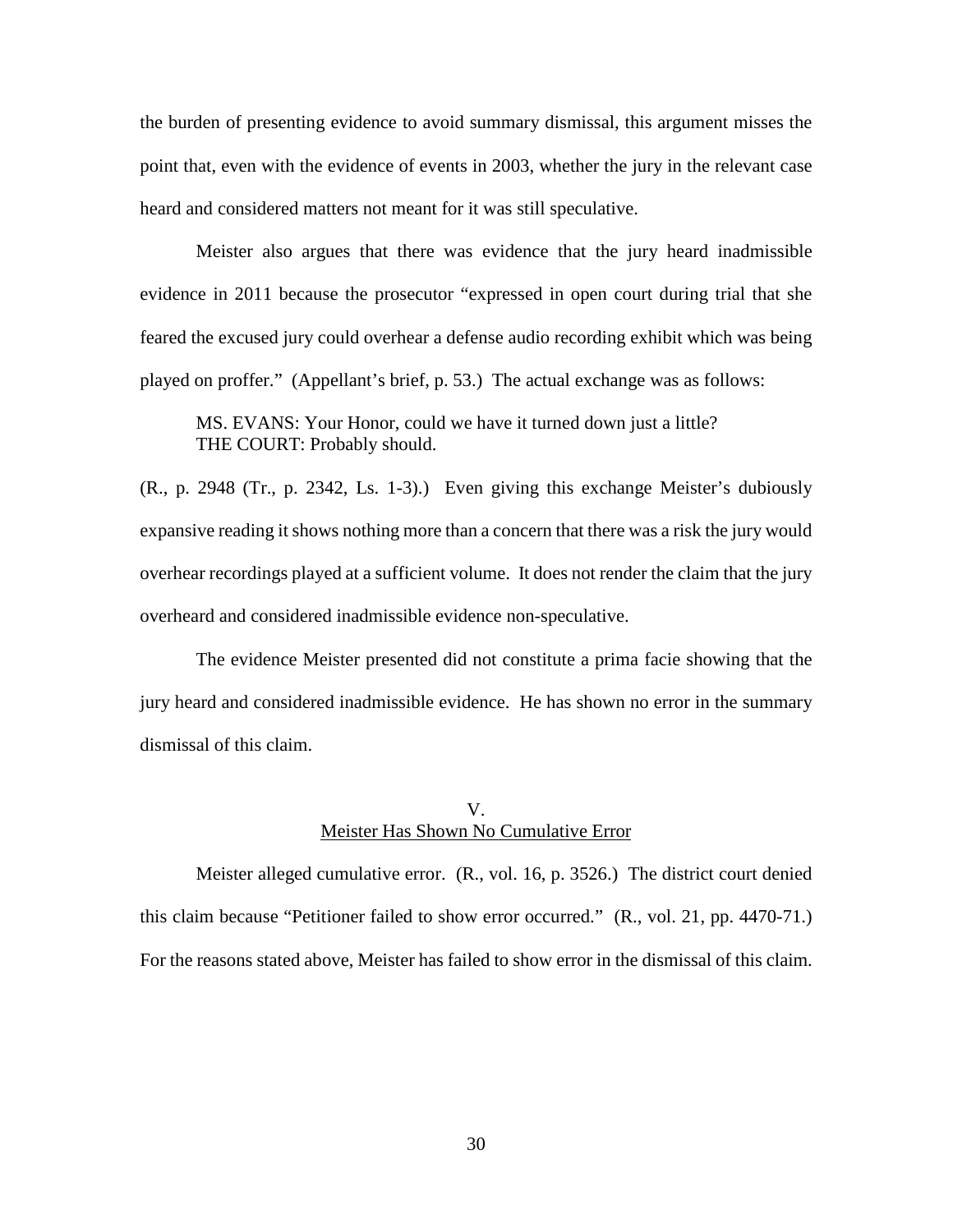VI.

Meister Has Shown No Error In The District Court's Denial Of Discovery

#### A. Introduction

Meister moved for permission to conduct discovery "in order to obtain evidence to defend against summary dismissal." (R., vol. 17, pp. 3599-3601; see also pp. 3667-69; pp. 3683-84; pp. 3744-49; R., vol. 18, pp. 3750, 3760.) The district court denied the motion because the requests were "overly broad and nothing requested would lead to evidence which would protect a substantial right of the Petitioner." (R., vol. 21, p. 4471.)

On appeal Meister claims the district court should have ordered the depositions of four of his co-workers regarding their statements to the police; a Moscow Police Department officer with knowledge of the records regarding patrols at the time of the murder; a witness who gave the police a statement that he had seen no discarded clothes in an area Meister claimed he traversed while fleeing the murder; a representative of the company who issued Linderman's pager; and another person to whom Meister claimed Lane Thomas confessed to. (Appellant's brief, pp. 56-60.) Meister also claims his private investigator should have been granted access to the courtroom and jury room to conduct tests on what the jury heard at trial. (Appellant's brief, p. 60.) Meister's arguments are without merit.

#### B. Standard Of Review

Discovery during post-conviction relief proceedings is a matter put to the sound discretion of the district court. I.C.R. 57(b); Raudebaugh v. State, 135 Idaho 602, 605, 21 P.3d 924, 927 (2001) (citing Fairchild v. State, 128 Idaho 311, 319, 912 P.2d 679, 687 (Ct. App. 1996)). On review, the appellate court must determine whether the district court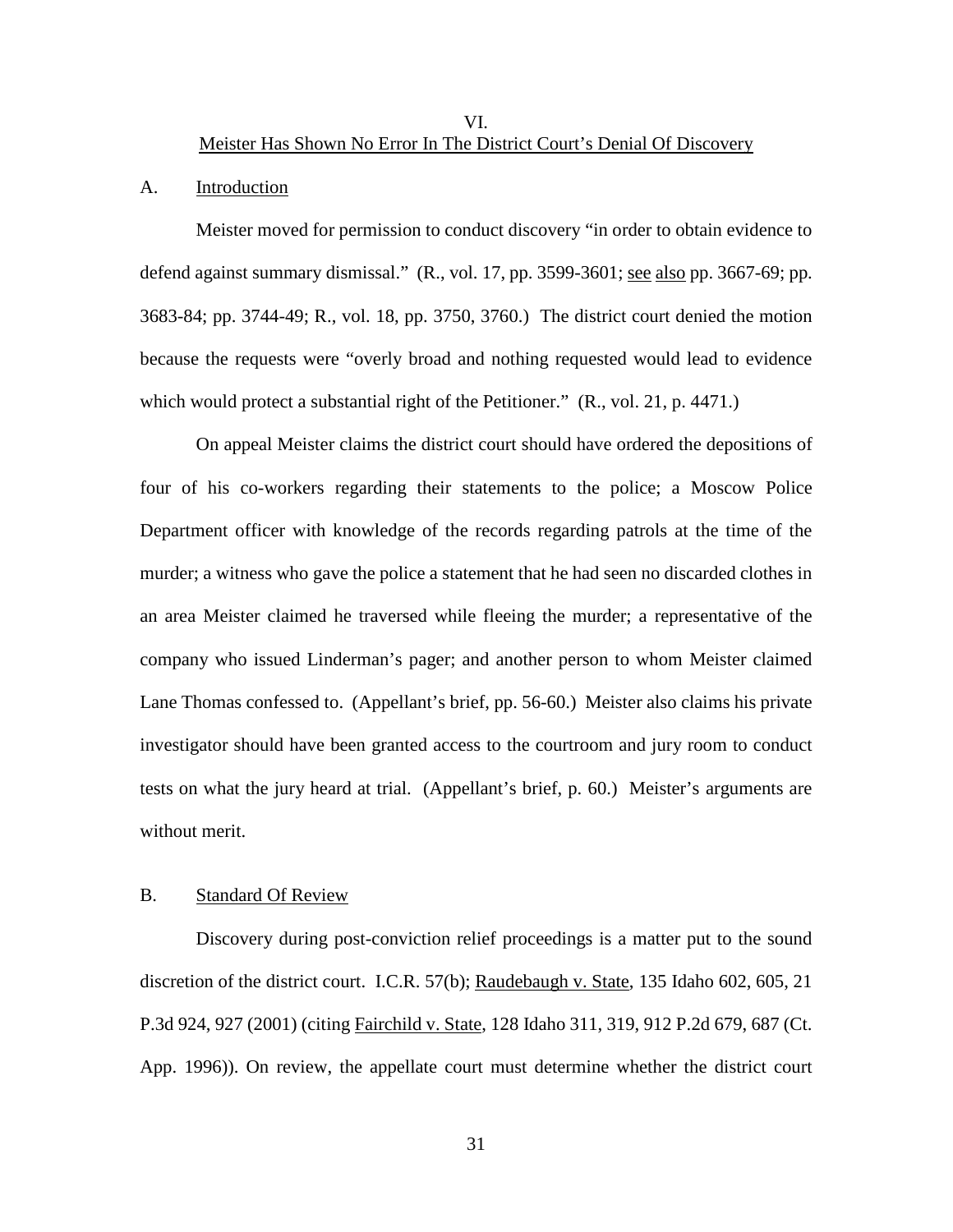"acted within the boundaries of its discretion, consistent with any legal standards applicable to its specific choices, and whether the court reached its decision by an exercise of reason." State v. Lafferty, 125 Idaho 378, 381, 870 P.2d 1337, 1340 (Ct. App. 1994).

#### C. Meister Has Not Demonstrated That The District Court Abused Its Discretion

Idaho Criminal Rule 57(b) provides that, "the provisions for discovery in the Idaho Rules of Civil Procedure shall not apply to the [post-conviction relief] proceedings unless and only to the extent ordered by the trial court." Idaho Criminal Rule 57(f) limits discovery to prevent the state and the court from being inundated with discovery requests by applicants who are either unaware of proper methods or are simply on fishing expeditions. The Idaho courts have recognized that traditional discovery methods, normally applicable to civil cases, might be inappropriate in collateral proceedings. Jacobsen v. State, 99 Idaho 45, 50, 577 P.2d 24, 29 (1978); Aeschliman v. State, 132 Idaho 397, 402, 973 P.2d 749, 754 (Ct. App. 1999). In Raudebaugh, the Idaho Supreme Court explained, "Unless discovery is necessary to protect an applicant's substantial rights, the district court is not required to order discovery." Raudebaugh, 135 Idaho at 605, 21 P.3d at 927.

Further, "[i]n order to be granted discovery, a post-conviction applicant must identify the specific subject matter where discovery is requested and why discovery as to those matters is necessary to his or her application." State v. LePage, 138 Idaho 803, 810, 69 P.3d 1064, 1071 (Ct. App. 2003) (citing Aeschliman, 132 Idaho at 402-03, 973 P.2d at 754-55).